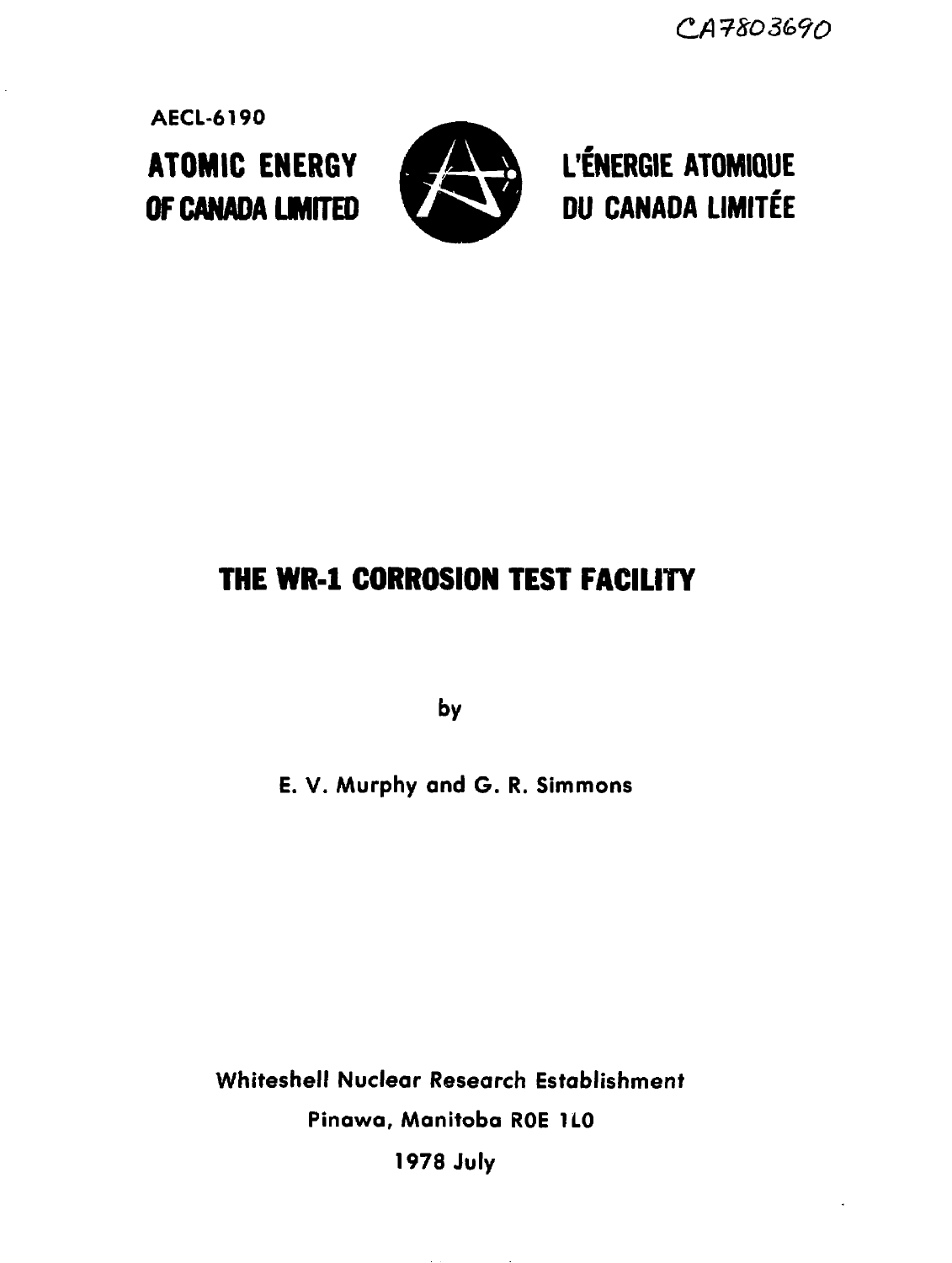## ATOMIC ENERGY OF CANADA LIMITED

 $\overline{\phantom{a}}$ 

## **THE MR-1 CORROSION TEST FACILITY**

by

E.V. Murphy and G.R. Simmons

Whiteshell Nuclear Research Establishment Pinawa, Manitoba ROE 1L0 1978 July

 $\bullet$ 

AECL-619O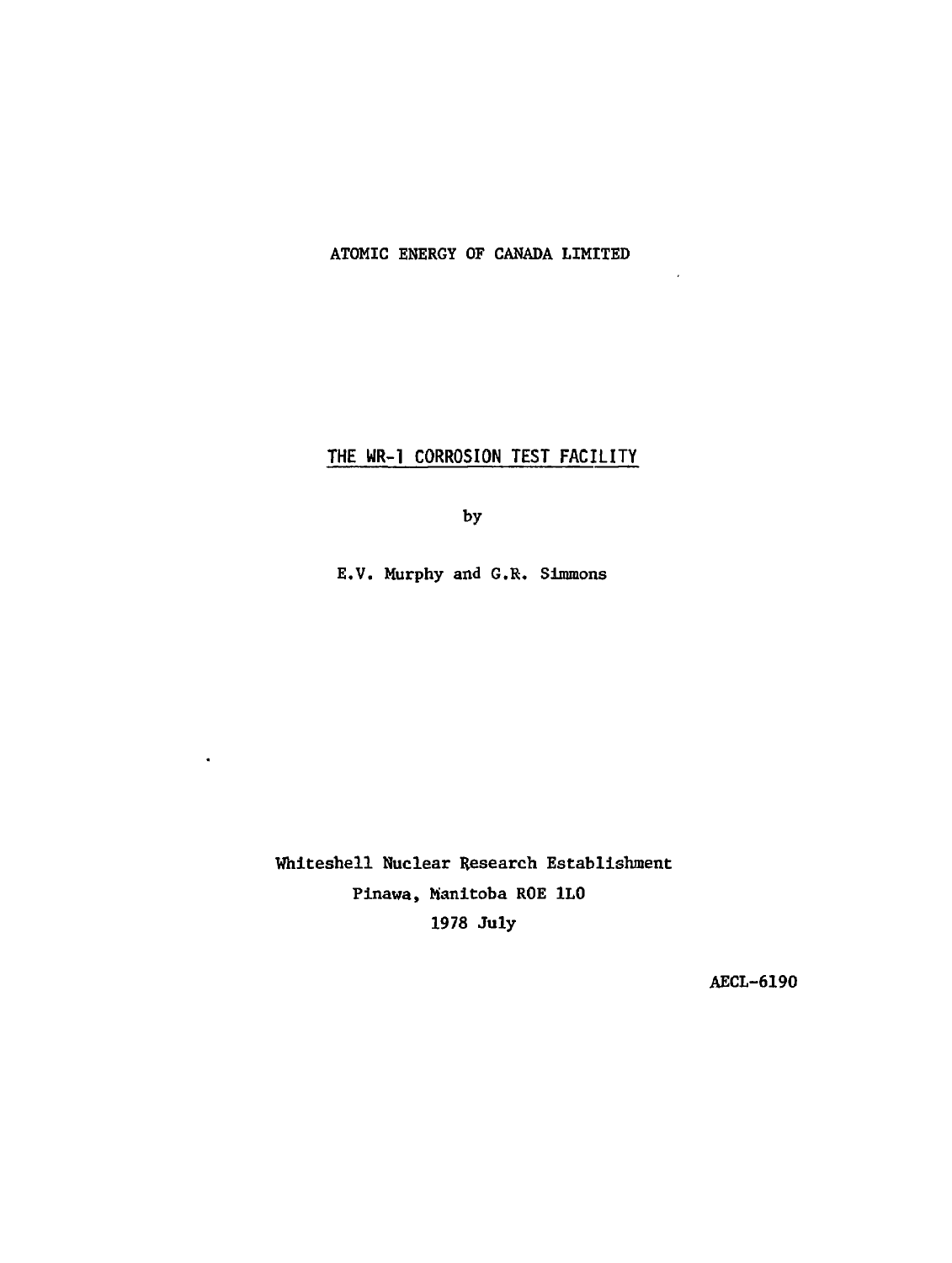## L'APPAREIL D'ESSAI DE CORROSION DE WR-1

par

E.V. Murphy et G.R. Simmons

#### RESUME

Ce rapport décrit la nouvel appareil d'essai de corrosion récemment installé dans le réacteur de recheiche à caloporteur organique. L'appareil d'irridiation est un simple élément introduit dans une case du réseau du réacteur et qui peut envoyer un flux de neutrons rapides d'une densité de 2.65 x  $10^{17}$  neutrons/(m<sup>2</sup>·s) sur des échantillons sous irridiation. Un circuit autonome d'eau de refroidissement contrôlée chimiquement dissipe la chaleur gamma et neutronique produite dans l'élément introduit et dans les échantillons. Les températures des échantillons varient normalement entre 245<sup>°</sup>C et 280<sup>°</sup>C dans toute la partie centrale de l'élément introduit.

> Energie Atomique du Canada Limitée Etablissement de Recherches Nucléaires de Whiteshell Pinawa, Manitoba ROE 1L0 1978 juillet

> > AECL-6190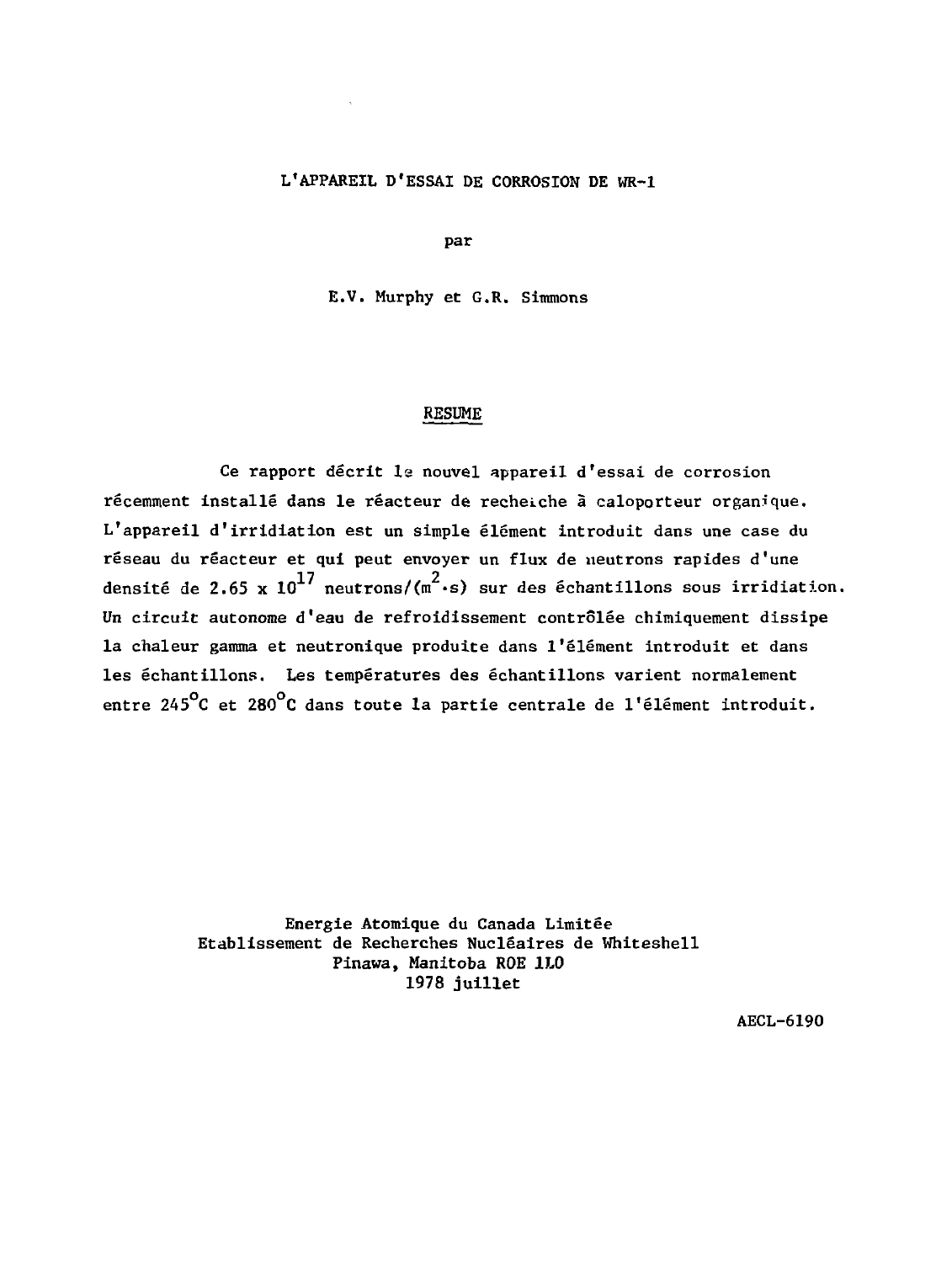#### **THE WR-1 CORROSION TEST FACILITY**

by

E.V. Murphy and G.R. Simmons

#### **ABSTRACT**

This report describes a new Corrosion Test Facility which has recently been installed in the WR-1 organic-cooled research reactor. The irradiation facility is a single insert, installed in a reactor site, which can deliver a fast neutron flux density of  $2.65 \times 10^{17}$  neutrons/ $(m^2 \cdot s)$ to specimens under irradiation. A self-contained controlled-chemistry cooling water circuit removes the gamma- and neutron-heat generated in the insert and specimens. Specimen temperatures typically vary from 245°C to 280°C across the insert core region.

> Atomic Energy of Canada Limited Whiteshell Nuclear Research Establishment Pinawa, Manitoba ROE 1L0 1978 July

> > AECL-6190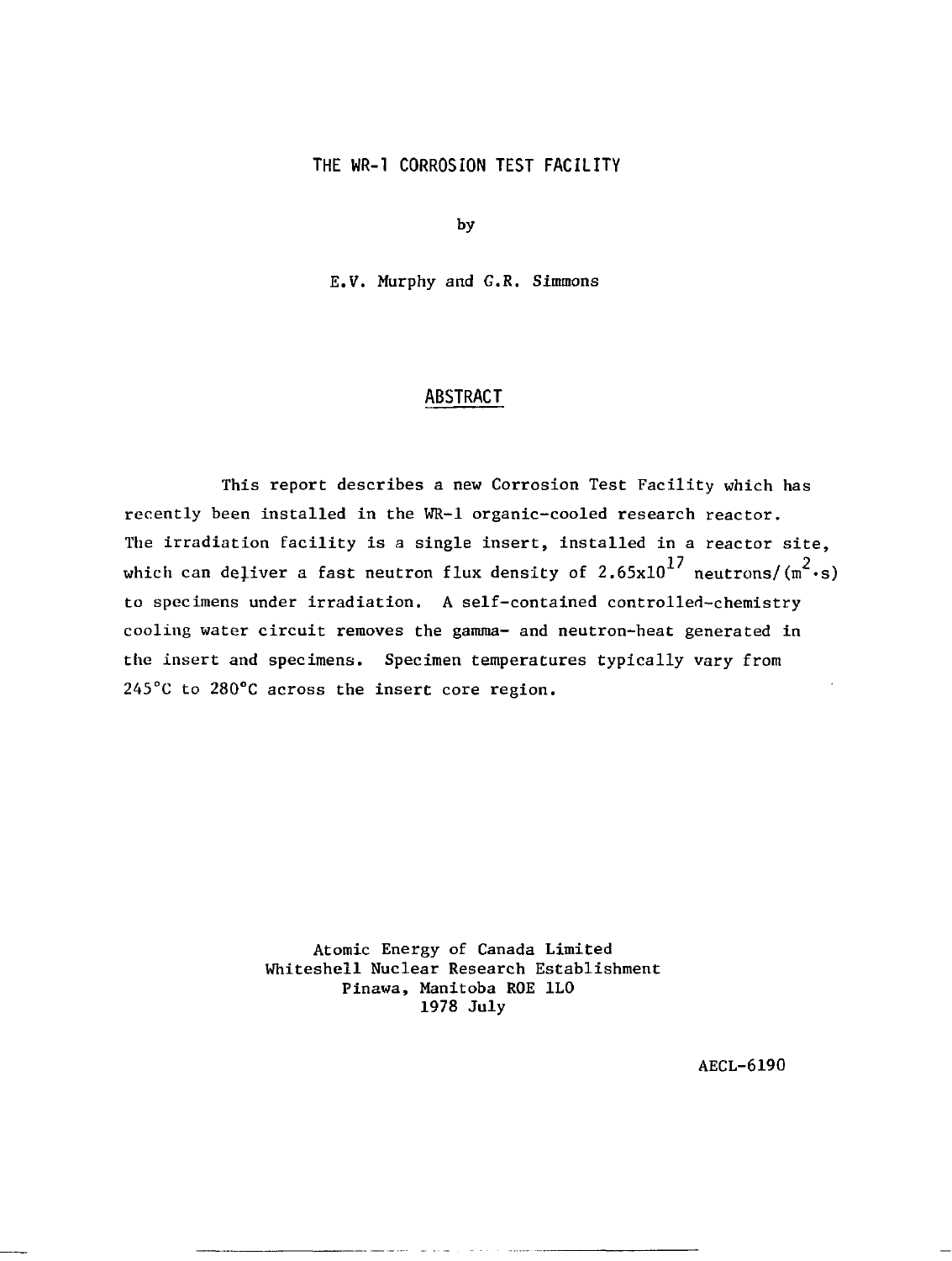## **CONTENTS**

 $\sim 10^{-10}$ 

| 1. | INTRODUCTION                                                                                                                                                                                                                                                                      | Ί                                                                  |
|----|-----------------------------------------------------------------------------------------------------------------------------------------------------------------------------------------------------------------------------------------------------------------------------------|--------------------------------------------------------------------|
| 2. | THE WR-1 REACTOR                                                                                                                                                                                                                                                                  | 1                                                                  |
| 3. | WR-1 CORROSION TEST FACILITY                                                                                                                                                                                                                                                      | 3                                                                  |
|    | 3.1 GENERAL DESCRIPTION<br>3.2 PRESSURE CONTROL<br>3.3 TEMPERATURE CONTROL<br>3.4 MONITORING INSTRUMENTATION<br>3.5 CHEMISTRY CONTROL<br>3.6 THE CORROSION TEST INSERT<br>3.6.1 The Corrosion Test Insert Liner<br>3.6.2 The Sample Support Assembly<br>3.6.3 Corrosion Specimens | 5<br>6<br>$\overline{7}$<br>8<br>9<br>9<br>9<br>$\mathbf{1}$<br>13 |
| 4. | OPERATING EXPERIENCE                                                                                                                                                                                                                                                              | 13                                                                 |
| 5. | NEUTRON FLUX DENSITY AND DISTRIBUTION                                                                                                                                                                                                                                             | 14                                                                 |
| 6. | <b>CONCLUSIONS</b>                                                                                                                                                                                                                                                                | 15                                                                 |
| 7. | <b>REFERENCES</b>                                                                                                                                                                                                                                                                 | 16                                                                 |
|    | <b>FIGURES</b>                                                                                                                                                                                                                                                                    | 17                                                                 |

 $\Delta\mathbf{w}$  and  $\mathbf{w}$  are  $\mathbf{w}$  and  $\mathbf{w}$  . The  $\mathbf{w}$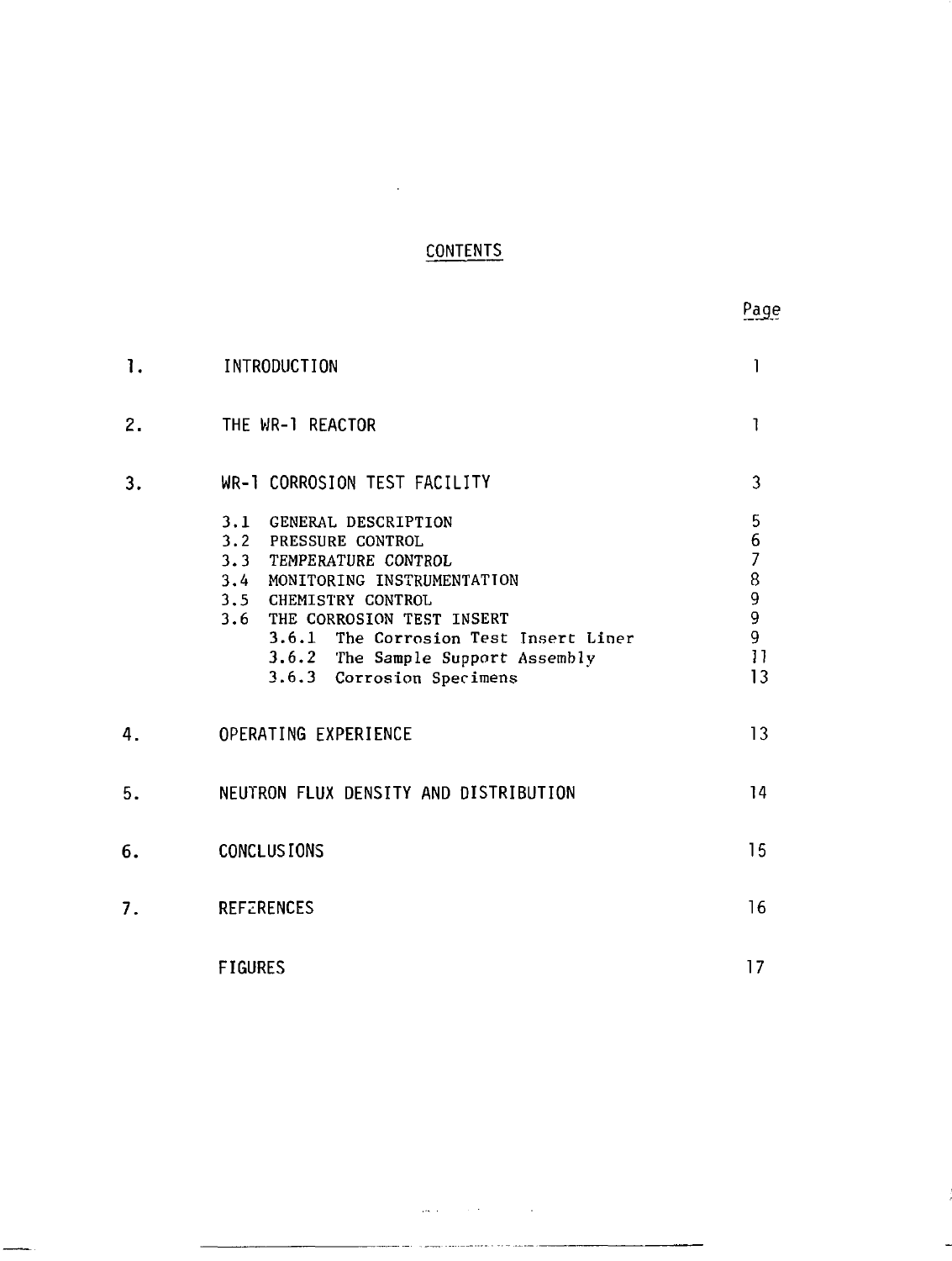## **1. INTRODUCTION**

The development of structural materials for in-reactor use requires that the physical, mechanical and corrosion properties of the materials be tested extensively under irradiation conditions. There are several facilities available in the WR-1 reactor for examination of the effects of irradiation on the physical and mechanical properties of materials. These facilities include the Static Irradiation  $\text{Rig}^{\text{(1)}}$ , the Biaxial Creep Rigs<sup>(2)</sup>, the Uniaxial Creep Rigs<sup>(3)</sup> and the Material Irradiation Facilities<sup>(4)</sup>. However, there was no facility available which would allow study of the effects of irradiation on the corrosion properties of potential structural materials under controlled chemistry conditions. This report describes such a facility which has recently been installed in the WR-1 research reactor.

#### **2. THE WR-1 REACTOR**

The WR-1 reactor is a 54 MW(t) organic-cooled, heavy-watermoderated, vertical pressure-tube reactor. It consists of a 2.7 m diameter reactor vessel with penetrations for 55 aluminum calandria tubes. Fifty-four calandria tubes are installed, each containing a zirconiumalloy pressure tube. The pressure tubes surround the fuel. During reactor operation, heavy water moderator partially fills the reactor vessel and surrounds the 54 installed calandria tubes.

A mixture of hydrogenated terphenyls is the coolant for all but two of the reactor sites. The exceptions are a special loop facility for light-water experiments (the WR-1L2 loop) and a pneumatic capsule not available for controlled, long-term corrosion tests as the chemistry conditions of the loop were dictated by the requirements of other experimental programs.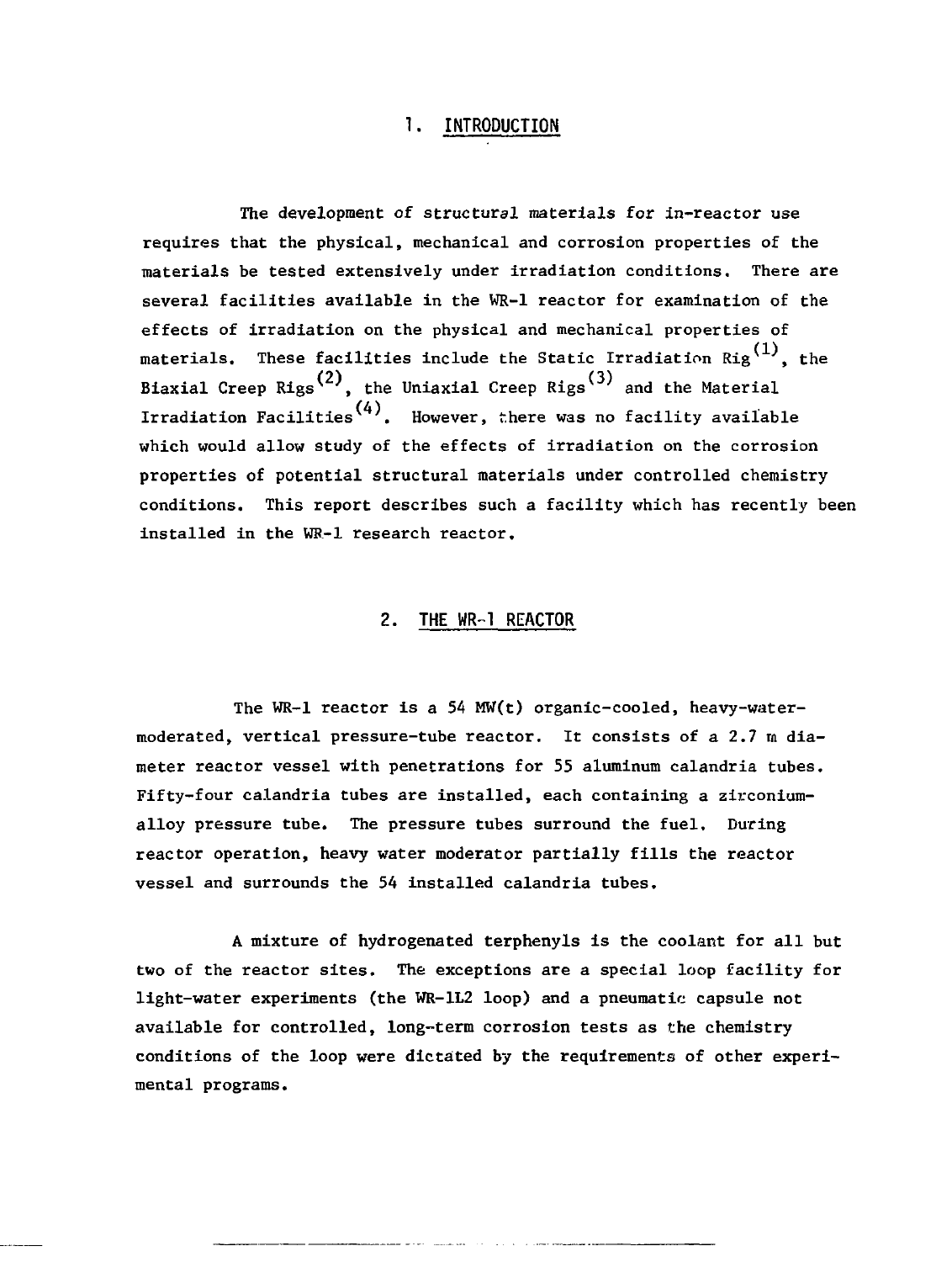A schematic of the WR-1 reactor core lattice is shown in Figure 1. The small circles are positions that can accommodate  $89.3 \text{ mm}$ diameter pressure tubes, while the larger circles show positions that can accommodate 103 mm diameter pressure tubes. Two types of fuel are currently In use in WR-1. All channels can accommodate the driver fuel (UC or  $UO<sub>2</sub>$ ) but only the large diameter channels can accommodate the fast neutron (FN) fuel. The dimensions and power ratings of these fuels are given in Table 1. The UC driver fuel central support tube (CST) has an inside diameter of 45.2 mm. This makes it attractive for use with in-core facilities. A cross section of this type of fuelled pressure tube is shown in Figure 2. The fuel is supported on a CST which seals to the top of the pressure tube.

In the core of a nuclear reactor, fast neutrons (energy  $> 1.0$ MeV) are the greatest source of irradiation damage to reactor structural materials. The FN fuel was developed to allow the study of reactor materials under a fast neutron flux density greater than that delivered by either of the driver fuels. For example, the maximum fast neutron flux density in the centre of a CST is 5.4x10<sup>17</sup> neutrons/( $\pi^2$ ·s) for the flux density in the centre of a CST is 5.4x10 medellons/(m  $\frac{1}{2}$ ) FN fuel as opposed to 4.1x10 and 3.2x10 neutrons/(m -s) fcr the standard UC and UO<sub>2</sub> driver fuels respectively.

ä

Currently, four channels in WR-1 contain FN fuel but they are occupied by two Material Irradiation Facilities and two Uniaxial Creep Rigs. Therefore, because of the higher fast neutron flux density delivered by the UC fuel and the larger I.D. of its CST, it was decided to utilize the CST of a UC-fuelled channel to contain the corrosion facility.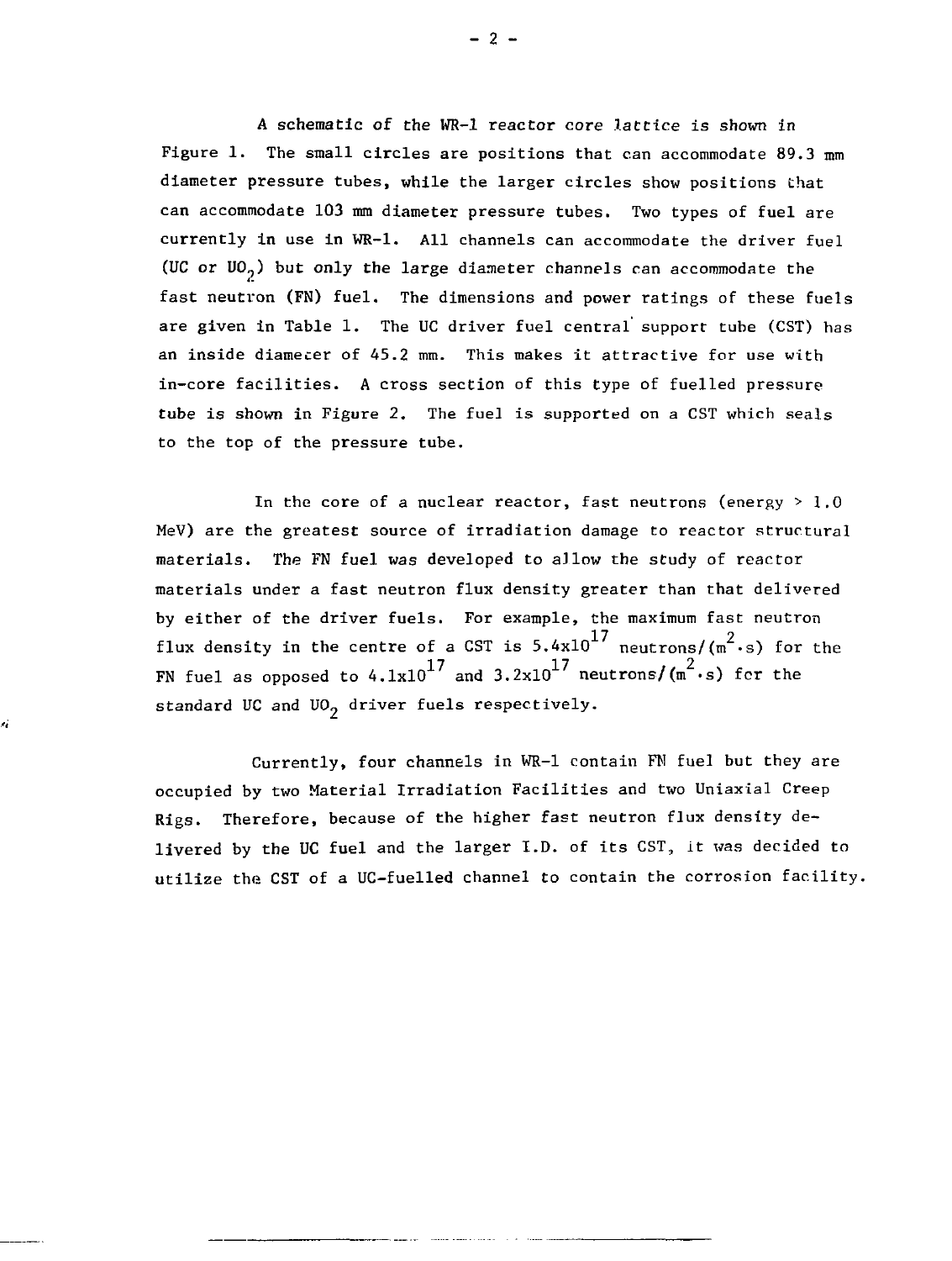#### TABLE 1

## DIMENSIONS AND POWER RATINGS OF WR-1 FUELS

 $\frac{2}{3}$ 

|                                              | Driver Fuel  |                  |         |
|----------------------------------------------|--------------|------------------|---------|
| Characteristic                               | ŪC.          | $\overline{u_0}$ | FN Fuel |
|                                              |              |                  |         |
| Length of element, mm                        | 493          | 493              | 414     |
| ¦Sheath, O.D., mm                            | 138          | 134.5            | 100.8   |
| Length of fuel bundle, mm                    | 495.3        | 495.3            | 419.1   |
| Fuel bundle, O.D., mun                       | 81.3         | 81.3             | 101.6   |
| Elements per bundle                          | 14           | 18               | 25      |
| Rings of elements per bundle                 | $\mathbf{1}$ | $\mathbf{r}$     | 1       |
| Bunsies per fuel string                      | 5            | 5                | 4       |
| Fuel rating per element<br>$Q/4M(W/cm)$ max. | 55.          | 35.8             | 50      |
| 0.D. of CST, mm                              | 49.8         | 15.2             | 76.8    |
| I.D. of CST, mm                              | 45.2         | 12.7             | 71.0    |
| Max. linear bundle<br>power rating kW/m      | 968          | 810              | 1571    |
| Total max.power output, MW                   | 1.4          | 1.12             | 2.27    |
|                                              |              |                  |         |

## **3. WR-1 CORROSION TEST FACILITY**

The design ground rule for the WR-1 corrosion test facility was that it be an independent system. It was to be totally self-contained, with separate pumps, pressure control, temperature control, chemistry control and monitoring instruments.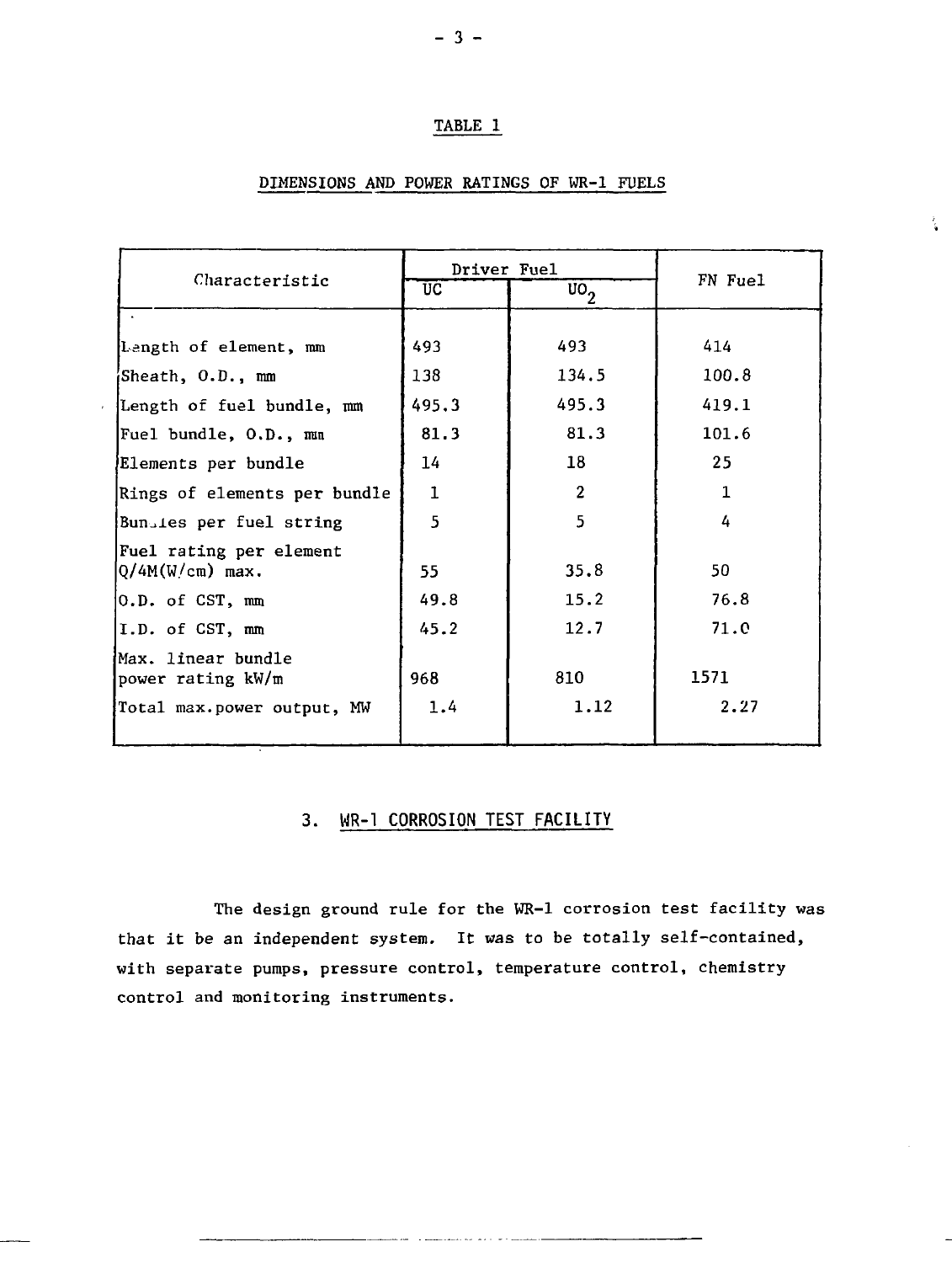Initially, a facility was envisioned which would have an electric heater to raise temperature and control pressure and a heat exchanger to remove the gamma- and neutron-generated heating within the insert. Using high-pressure, low-head centrifugal pumps, sufficient flow would be maintained in the facility to minimize the temperature differential across the insert. The cost of fabricating the heaters and purchasing the necessary high pressure pumps was, however, considered excessive.

An alternative concept was ultimately adopted. In this design the cooling water would be circulated through the insert by one of two relatively inexpensive adjustable-stroke simplex piston pumps and the flow would be controlled by the stroke of the pump. The water flow through the insert would control the rate of removal of heat from the gamma- and neutron-heating of the in-core material inventory of the facility, which in turn would control the temperature of the cooling water. It was felt that parallel circulating pumps, one operating and the other on standby, would be sufficiently reliable to provide satisfactory coolant flow.

In this design there would be a temperature gradient along the length of the insert and it would be necessary to install four thermocouples in the insert (along with the corrosion specimens) to monitor the gradient.

The in-core or insert portion of the corrosion facility was designed to fit inside the 45.2 mm inside diameter of a 14-element UC driver fuel CST. This required that the inside diameter of the corrosion insert be quite small, 24.0 mm diameter. Because the rate of neutronand gamma-heating obtained in the insert was low, 6.2 kW, the coolant flow had to be very low to obtain the temperature gradient required. Due to the flow, the temperature and pressure control valve seats, the flow

 $- 4 -$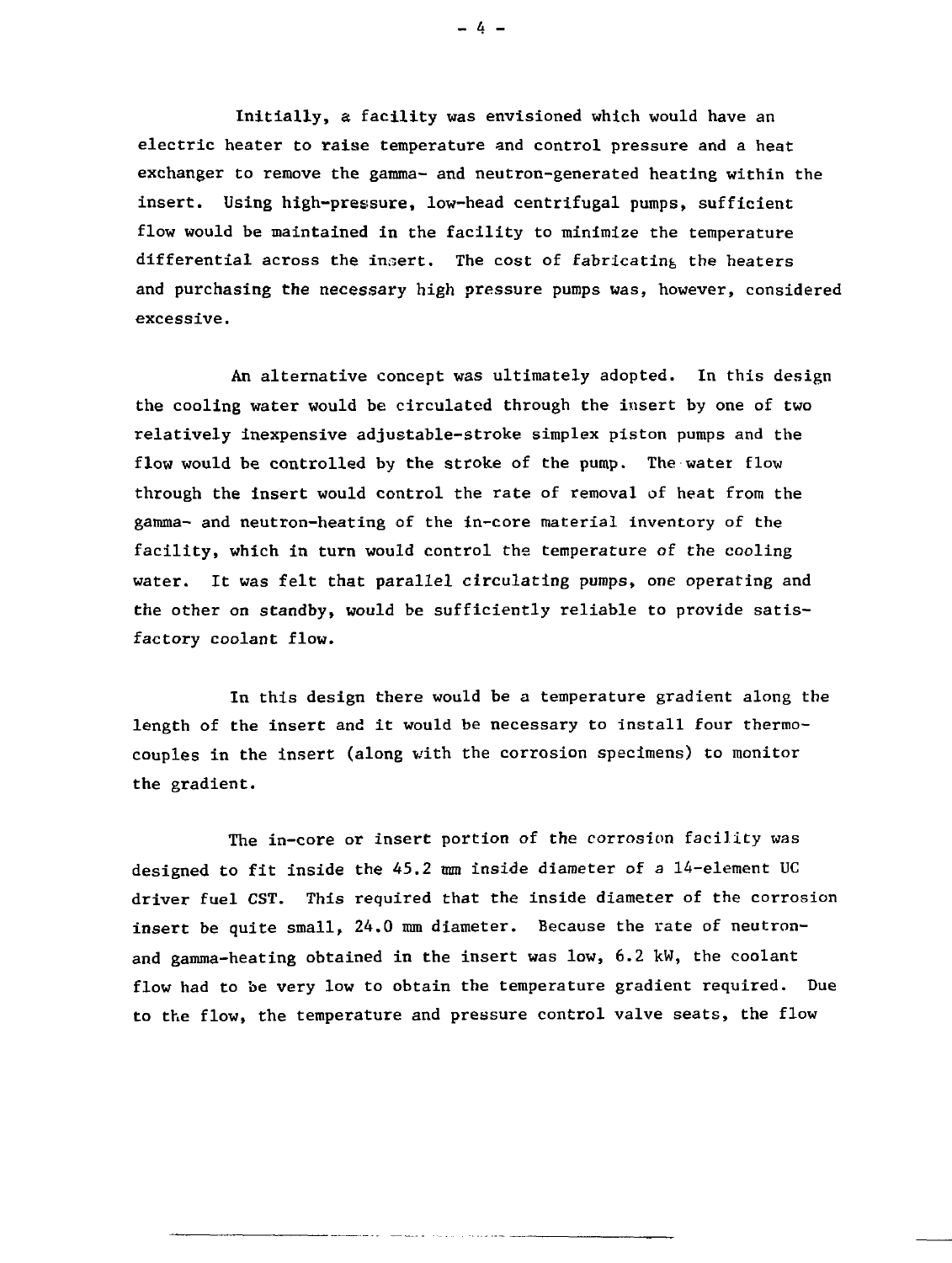measurement orifice and the other in-line hydraulic devices required very small passages. To minimize corrosion products in the system and ensure that the valves, orifices, etc. would not become blocked, stainless steel was selected for all loop components in contact with the cooling water.

#### 3.1 GENERAL DESCRIPTION

The WR-1 corrosion test facility is shown schematically in Figure 3. The main components of the facility are the de-gas and makeup tank, the filter, the circulating pumps, the accumulator, the corrosion insert, the pressure relief devices, the heat exchanger and the sampling system. Automatic control is provided for the insert outlet pressure and the insert temperature. The pressure relief devices include a rupture disc and relief valve on the outlet of the corrosion insert and a relief valve on the de-gas and make-up tank.

The de-gas and make-up tank is filled with distilled water from the WR-1 reactor distilled water system. The circulating pumps (one operating and one standby) draw water from the de-gas and make-up tank through the filter. This water passes through or around the insert, through the heat exchanger and through the pressure control valve before re-entering the de-gas and make-up tank. The temperature control circuit proportions the water flow through and around the insert depending on the temperature of the water within the insert.

The corrosion test insert is basically a pressure containment vessel (liner) which mounts in and seals onto the uranium carbide fuel CST and a coupon support assembly which mounts within the liner. The annular space between the liner and CST above the reactor core is filled with a shield plug assembly containing vent passages and is vented through the liner support assembly to the reactor upper service space.

 $-5 -$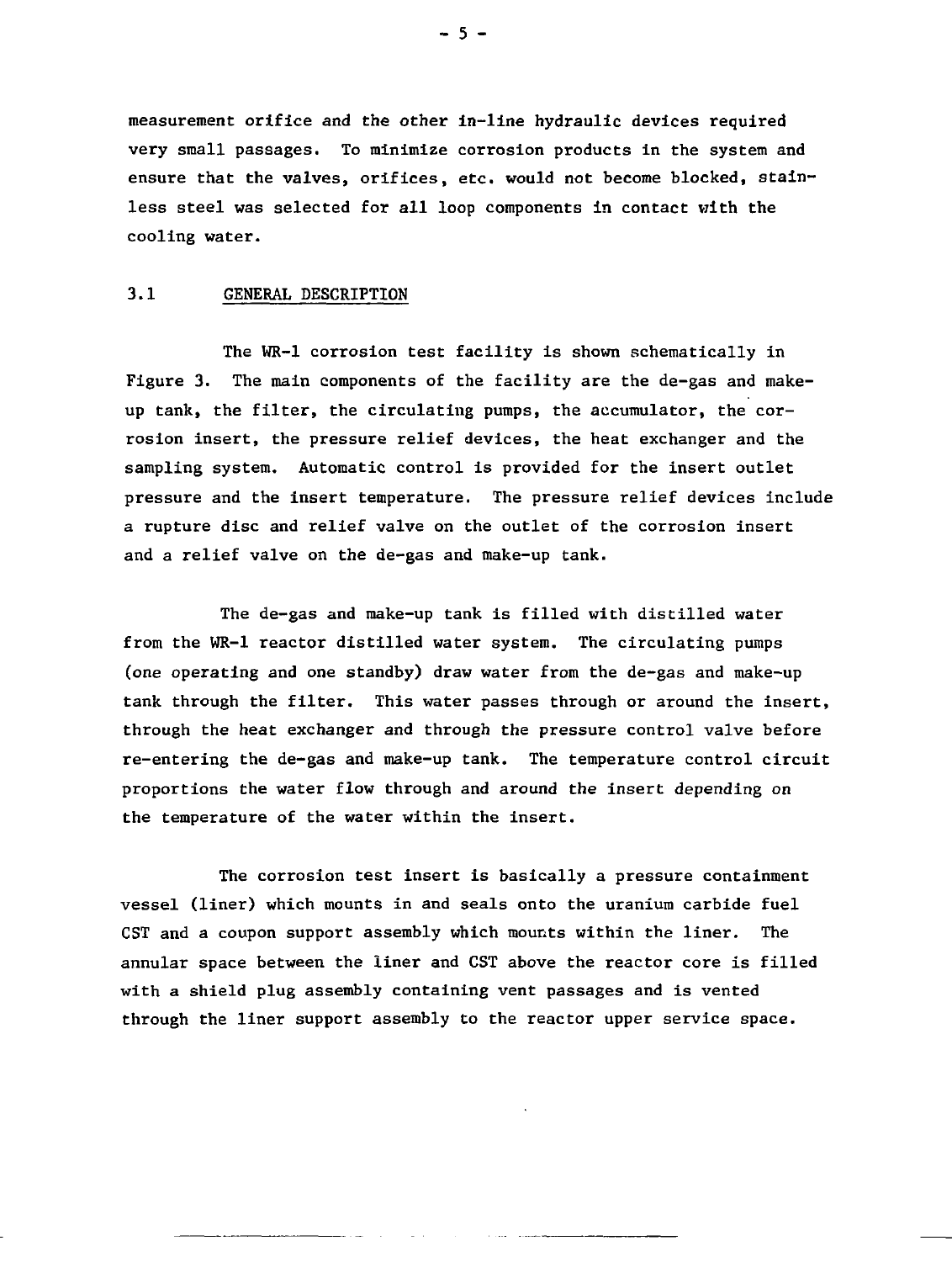The coupon support assembly seals into the liner top flange to provide a pressure-containing assembly. The cooling water inlet tube which extends the length of the liner acts as the coupon support.

Corrosion coupons are mounted either within the liner on this support tube or on the outer surface of the liner in the annular space between the fuel CST and the liner. A  $CO<sub>2</sub>$  purge is provided between the insert liner and the CST. This provides an environment for monitoring the resistance of corrosion coupons to the combined effects of irradiation and  $CO<sub>2</sub>$ .

This facility will irradiate corrosion coupons in a controlled chemistry water environment at pressures up to 16 MPa(gauge) and temperatures up to 325°C. The requirements of ASME Boiler and Pressure Vessel Code Section VIII Division 1 and ANSI Power Piping Code B31.1 have been satisfied in the design.

#### 3.2 PRESSURE CONTROL

Pressure control in the corrosion test facility is achieved through use of the positive displacement circulating pumps, the accumulator and the pressure control valve. Variable-stroke positive-displacement pumps are provided to circulate the cooling water. The pumps, mounted in parallel, operate singly, with the other pump on standby. The standby pump will start when a low flow is indicated by the flo:? instrumentation IF. The normal total pump discharge flow is established by manual pump stroke adjustment (Reference Figure 3).

The positive-displacement pumps produce a pulsating flow which would make flow measurement and pressure measurement very unstable. The pulsations are minimized by the bladder accumulator installed on the pump discharge to act as a surge tank. To further reduce the pulsations in the pressure and flow measurements, the detectors are installed as far as

 $- 6 -$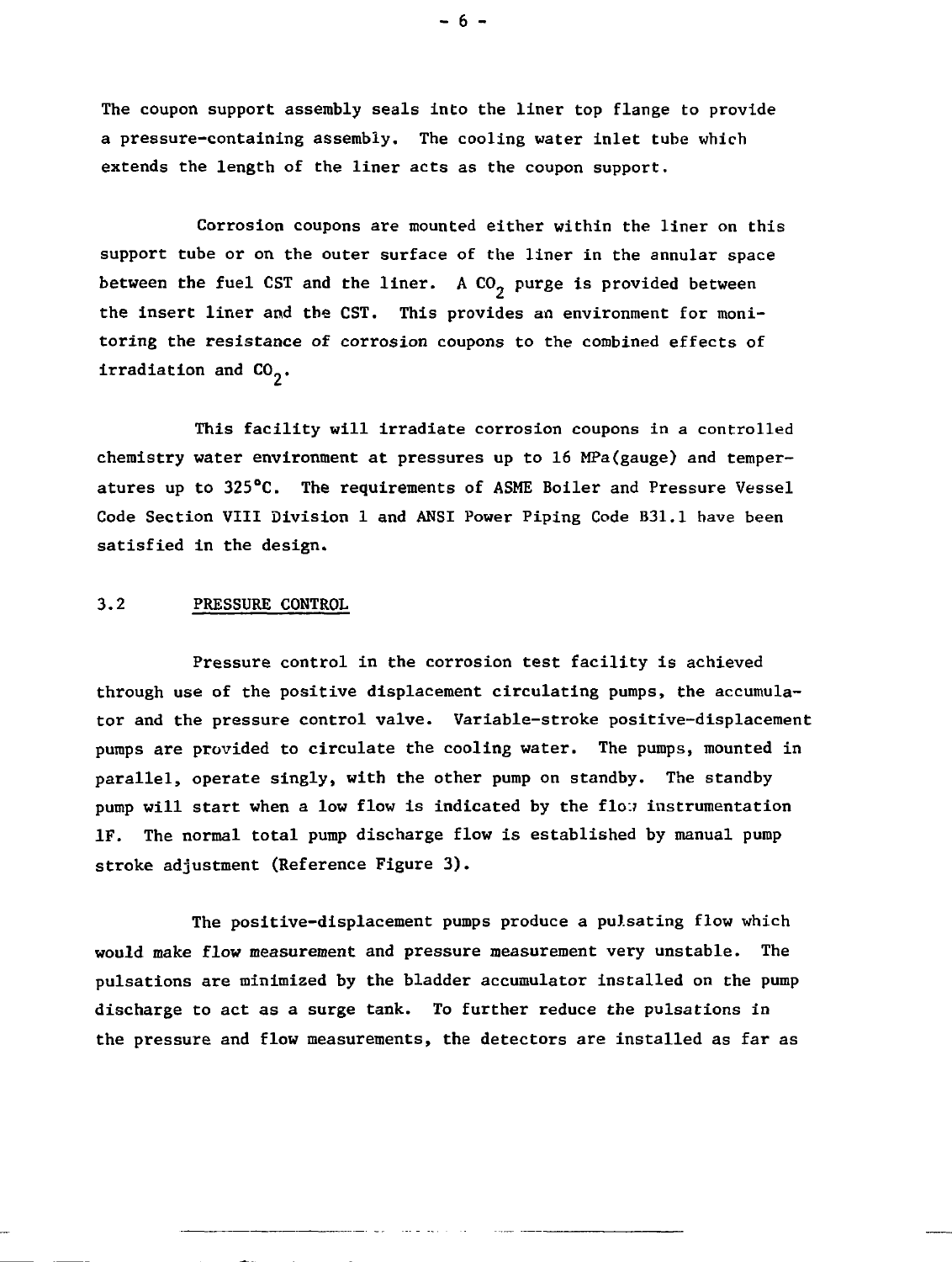possible from the pumps, and therefore provide the maximum system volume to absorb the pulsations. Both the flow element and transducer and the pressure transducer are installed on the line from the corrosion insert to the de-gas and make-up tank.

The pressure transducer is located on the cooling water outlet line from the insert. The pressure transducer signal is fed to a recorder and to the pressure controller which operates the pressure control valve to maintair the desired back pressure on the cooling water circuit. The facility pressure control is a function of the pump stroke, the gas pressure in the bladder accumulator and the operation of the pressure controller. The pump stroke and bladder accumulator pressure must be manually adjusted to ensure that the pressure controller is within its operating range for the desired insert operating conditions.

The cooling water flow element and transducer are located between the heat exchanger and the pressure control valve. The flow transducer signal feeds a meter relay with Low-flow alarm and standby pump startup circuit.

#### 3.3 TEMPERATURE CONTROL

The neutron- and gamma-heating of the material inventory in the insert and use of an ambient temperature cooling water supply results in a temperature gradient across the insert. Cool water enters at the bottom and is heated as it rises over the specimen coupons. The maximum temperature achieved in the insert is controlled by regulating the cooling water flow through the insert. Four thermocouples are installed at various elevations within the insert to monitor the temperature gradient.

The temperature control valve, 5T-CV1, is mounted in parallel with the insert. The temperature controller, 5T, monitors the temperature

 $-7 -$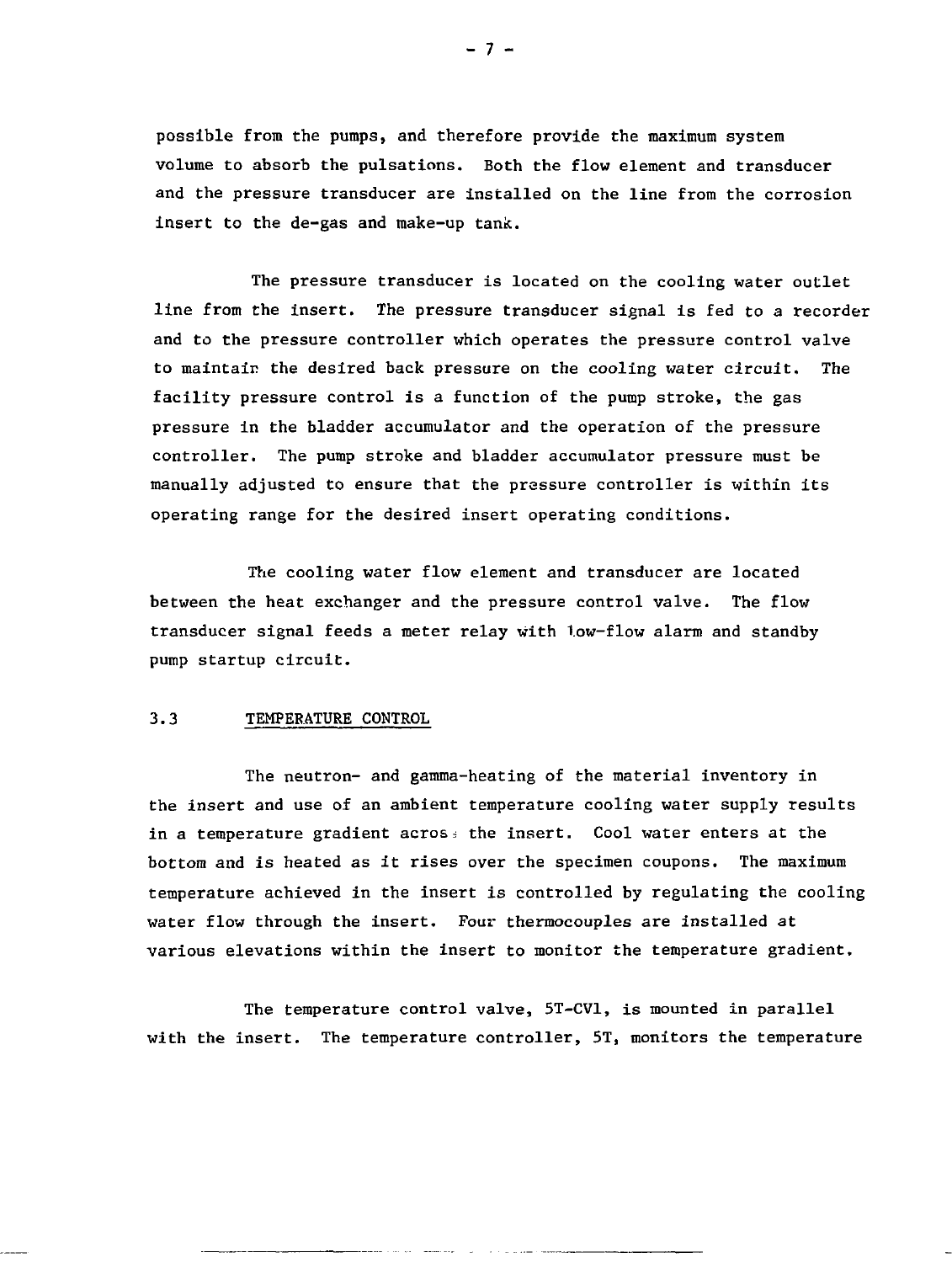at a specific elevation within the insert (usually thermocouple 5T). The 5T controller output operates temperature control valve 5T-CV1, to regulate the cooling water flow.

#### 3.4 MONITORING INSTRUMENTATION

Various instruments are provided to monitor temperatures and pressures within the facility. These instruments are summarized in Table 2.

### TABLE 2

#### **MONITORING INSTRUMENT SUMMARY**

| CODE | <b>VARTABLE</b>                                 | <b>READOUT</b>             |  |
|------|-------------------------------------------------|----------------------------|--|
| 1H   | De-gas and Make-up Tank Level                   | Panel Gauge                |  |
| 1P   | Cooling Water Circuit Pressure                  | 2-pen Strip Chart Recorder |  |
| 2P   | De-gas and Make-up Tank Pressure                | Panel Gauge                |  |
| l1T  | Return Cooling Water Temperature<br>from Insert | 6-pen recorder             |  |
| 2T   | De-gas and Make-up Tank Temperature             | 6-pen recorder             |  |
| 13T  | Cooling Water Temperature in Insert             | 6-pen recorder             |  |
| 4T   | Cooling Water Temperature in Insert             | 6-pen recorder             |  |
| 5T   | Cooling Water Temperature in Insert             | 2-pen Strip Chart Recorder |  |
| 6T   | Cooling Water Temperature in Insert             | 6-pen recorder             |  |
| 7T   | Heat Exchanger Cooling Water<br>Temperature     | 6-pen recorder             |  |
| 18 I | <b>Outside Liner Temperature</b>                | Manual reading             |  |
| 9T   | Outside Liner Temperature                       | Manual reading             |  |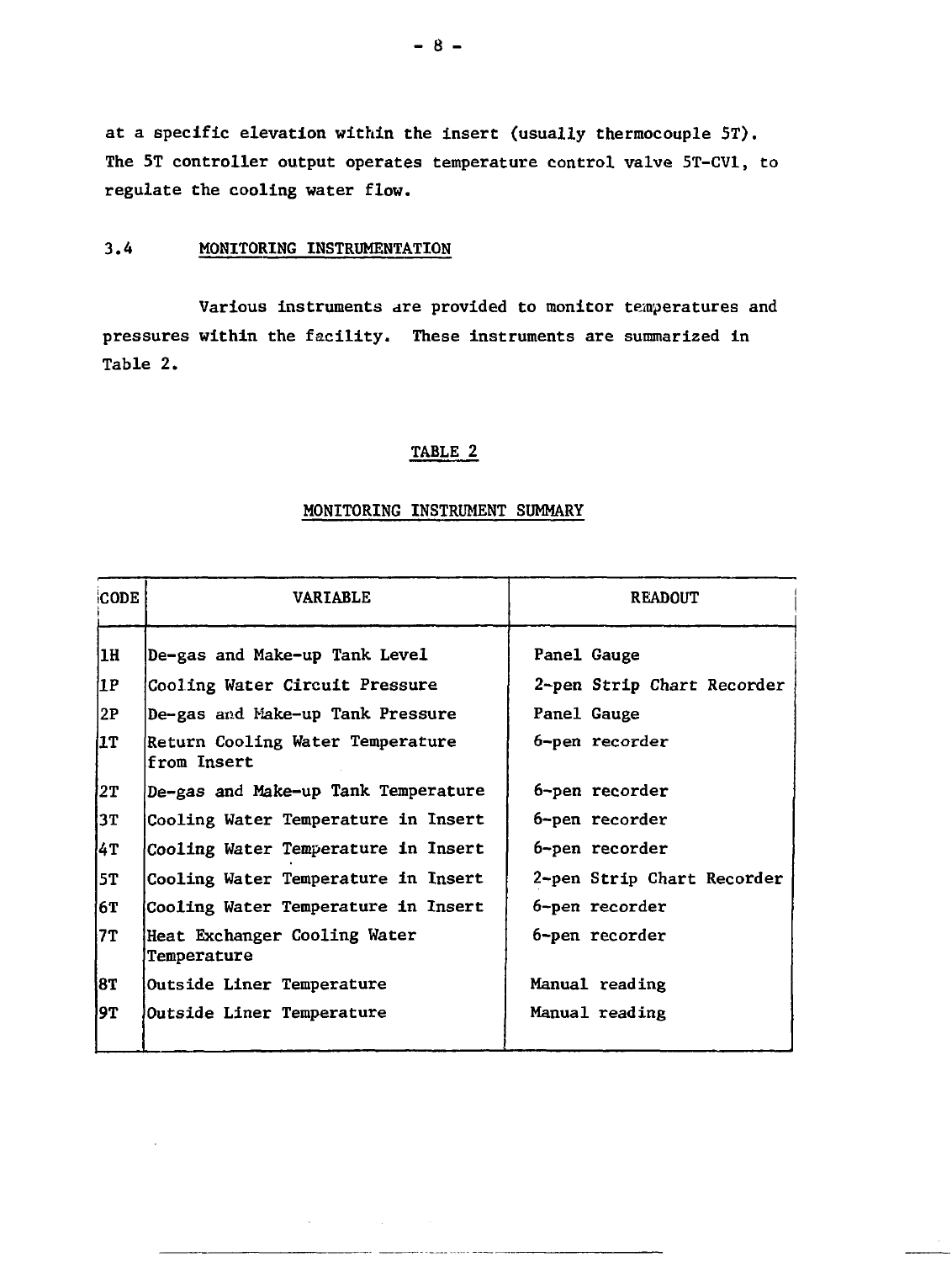#### 3.5 CHEMISTRY CONTROL

The water chemistry of the corrosion test facility is similar to that of a PHW reactor. The pH is maintained at 10-10.5 by additions of LiOH through the sample station. The dissolved oxygen content in the water is eliminated through use of a hydrogen cover gas on the degas and make-up tank.

The sample station is a glove box containing a single sample vessel. The cooling water flow is bypassed around the pressure control valve, 1P-CV1, through a restriction orifice and through the sample station and returned to the de-gas and make-up tank. The restriction orifice limits the bypass flow and minimizes pressure fluctuations during sampling (Reference Figure 3).

#### 3.6 THE CORROSION TEST INSERT

A schematic of the corrosion test insert is shown in Figure 4. The insert is composed of two basic components; the insert liner and the sample support assembly. When these two components are sealed together by a sandwich seal they form a pressure vessel designed to contain the facility cooling water. These components are discussed in detail in the following sections.

#### 3.6.1 The Corrosion Test Insert Liner

A detailed cross section of the insert liner is shown in Figure 5. It consists of a 1.0" schedule 80 Type 404 stainless steel (SS) pipe closed on the bottom end by a butt weld end cap. The outside wall of the liner is machined to provide depressions for oxidation specimens for exposure in a  $CO<sub>2</sub>$  environment. Each depression is continuous around the outside diameter of the liner and can hold twelve specimens.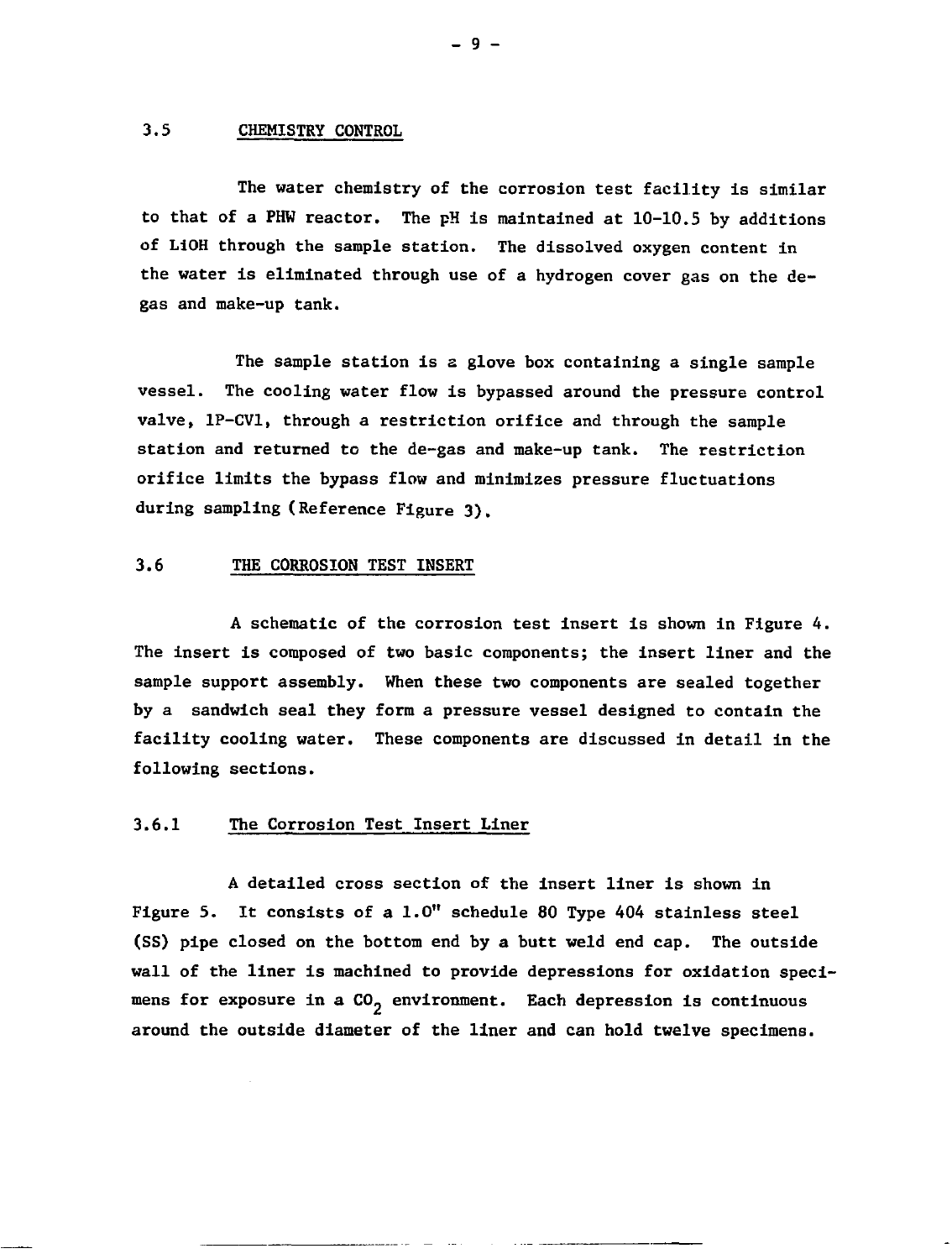The specimens are held in place with stainless steel straps. The selection of 25 mm pipe\* was necessary so as to provide an adequate vent area between the liner and the inside wall of the fuel CST in the event of a liner failure, with its associated steam generation.

The insert is so small that additional shielding is required to prevent radiation streaming from the annular space between the liner and the CST. The shielding plug is a sleeve machined from Type 304SS hollow bar. An irregular shape is specified for the sleeve to ensure adequate shielding while also providing adequate vent flow area. The sleeve is welded to the Insert closure flange.

The insert support flange is welded to the top of the shielding sleeve below the insert closure flange. This flange seals to the CST and supports the entire corrosion test insert. The CST vent area is provided by an annular space between the support flange and the shielding sleeve and relieves to the reactor upper service space through eight holes drilled radially into the annulus above the support flange. The support flange has six holes through which cap screws connect it to the CST.

A CO<sub>2</sub> gas purge line runs into the annulus through a hole drilled at 45° above one of the vent holes. The purge line extends to the bottom of the insert and provides both the  $CO<sub>2</sub>$  environment for the oxidation samples strapped to the outside of the liner and thermal insulation between the insert and the CST.

Two thermocouples at different elevations are used to measure the temperature of the  $CO<sub>2</sub>$  environment in the space between the linear and the CST. These thermocouples enter this space via one of the vent holes in the insert support flange.

The insert closure flange at the top of the insert liner is a Type 304SS welding neck flange welded to the top of the radiation shield.

<sup>\*</sup> Nominal 1.0" schedule 80 pipe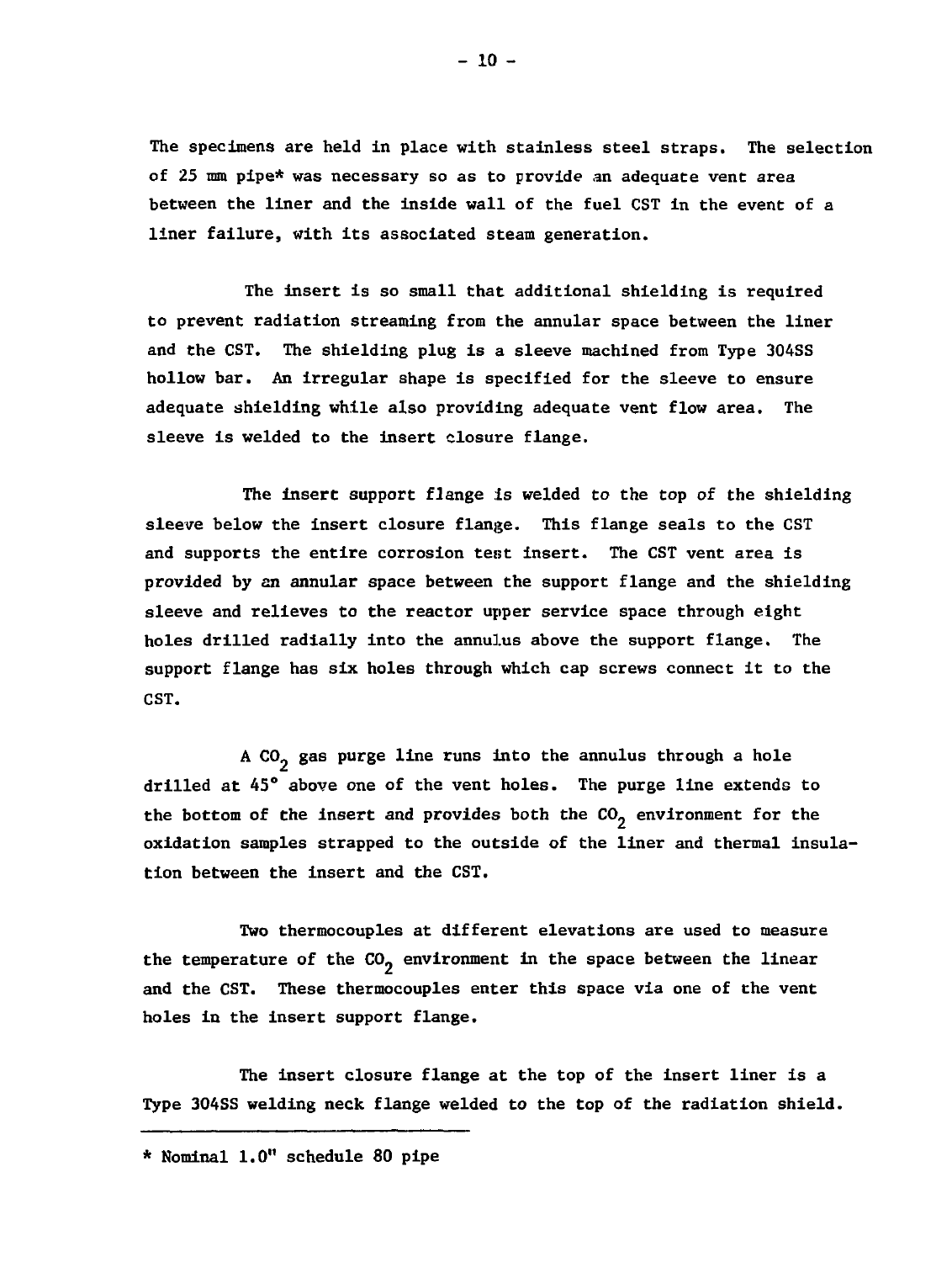lt contains six bolt holes through which cap screws connect it to the closure flange of the sample support assembly (see subsection 3.6.2). A sandwich seal of soft iron or annealed mild steel provides the pressure boundary at the joint.

Figure 6 is a photograph which shows both the closure flange and the support flange of the insert liner. The annular space between the shielding sleeve and the support flange is clearly visible as are the vent holes (from the CST) through the support flange. The small gauge tubing in the background is the  $CO<sub>2</sub>$  purge line. Figure 7 shows the depressions for containing the  $CO<sub>2</sub>$  oxidation specimens. This figure also shows the  $CO<sub>2</sub>$  purge line.

## 3.6.2 The Sample Support Assembly

This assembly contains the upper insert closure flange, the cooling water inlet and outlet ports, the sample support tube and the penetrations for the four insert temperature thermocouple?. A detailed schematic of the sample support assembly is shown in Figure 8.

The closure flange seals to the insert liner with a sandwich seal. There are two spigots on the bottom of the closure flange. One is to center the flange in the insert liner and the other is to center the sandwich seal.

The vertical rectangular extension on the closure flange contains both the water inlet and outlet ports and the thermocouple penetrations. Three 19 ma-diameter holes are drilled up the central area of the rectangular extension, ïwo of these are the water supply and return connections. These connections are made with Grayloc blind hubs which are welded to the flat faces of the rectangular extension. Holes are drilled to connect each with one of the longitudinal holes drilled in the vertical extension.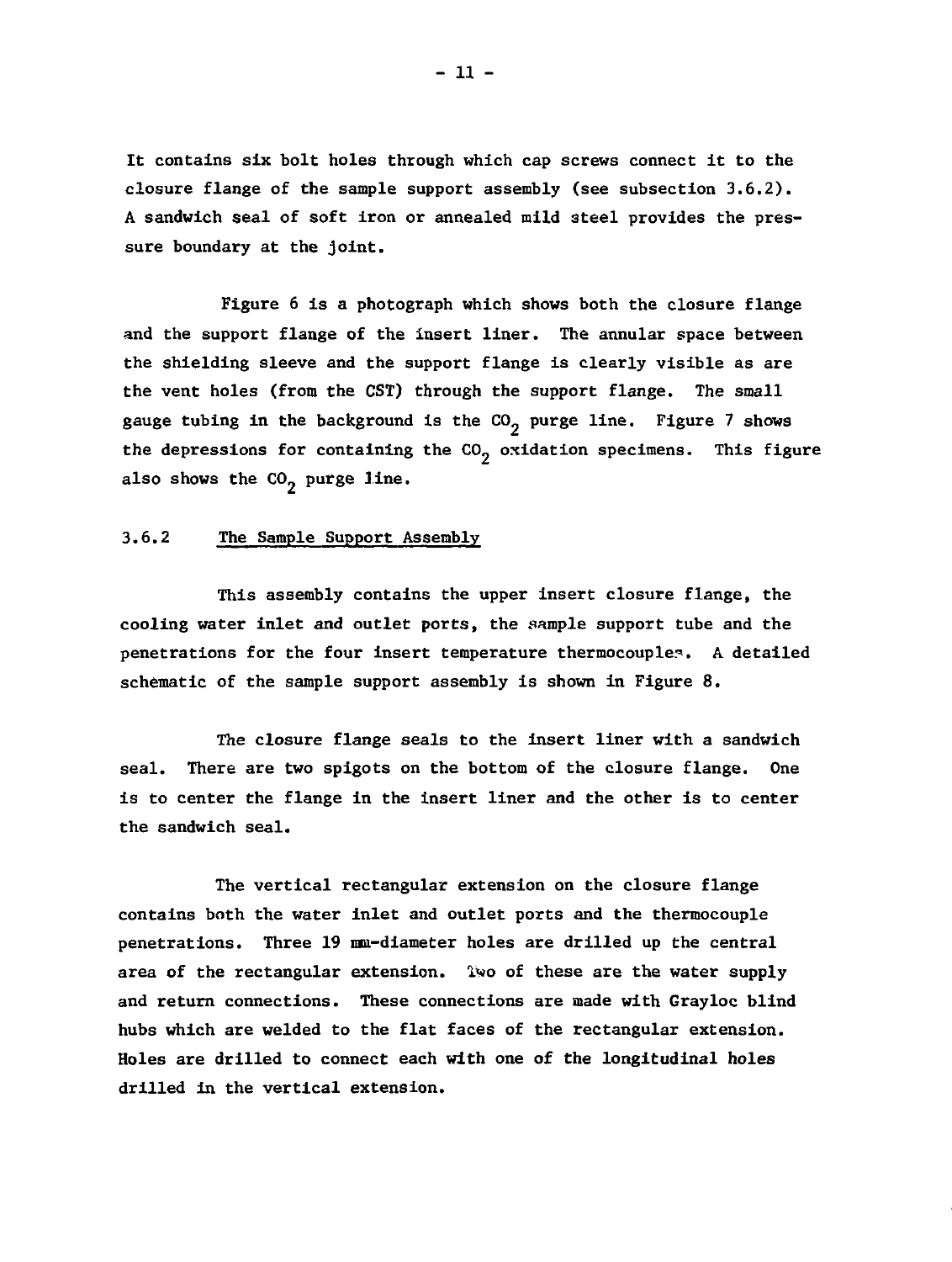**The four thermocouples are inserted through 2.82 mm Swagelok fittings notched into the side of the vertical extension. Four holes are drilled from each fitting at a 45° angle to intersect with the third longitudinal hole in the vertical extension.**

**The water inlet penetration on the lowest spigot is counterbored to accept a 9.53 mm O.D. x 1.24 mm wall Type 3O4SS tube. The inlet water tube is welded into this hole and is bent to the center of the spigot. This tube is connected to the sample support tube with a 9.53 mm SS Swagelok union. The sample support extends to within 50 mm of the bottom of the corrosion insert liner.**

**The water inlet tube is used to support the test specimens in the core region of the insert. Twenty-four specimen mounts, each capable of holding four specimens, are provided on the outside of the water inlet tube. The specimen mounts are installed back-to-back in groups of two, occupying 166 mm of tube length per pair. A gap of 74 mm is left between pairs to allow for specimen installation and removal. Twelve pairs of specimen mounts occupy 2800 mm of the water inlet sample support tube length. This completely covers the reactor core region.**

**Each specimen mount consists of a backing washer, three specimen mounting brackets and locking disk with cotter pin. The three specimen mounting brackets are shaped and mounted as shown in Figure 8. The specimens mount in a square array around the outside of the water inlet tube and are retained in position by the locking disc and cotter pin.**

**The four insert temperature thermocouples can be installed at any elevation desired to monitor any portion of the insert temperature gradient. Once the thermocouples are installed in the desired position, the leads are banded to the water inlet pipe between specimen mount assemblies and at intervals in the region above the specimens. The bands are lengths of stainless steel wire.**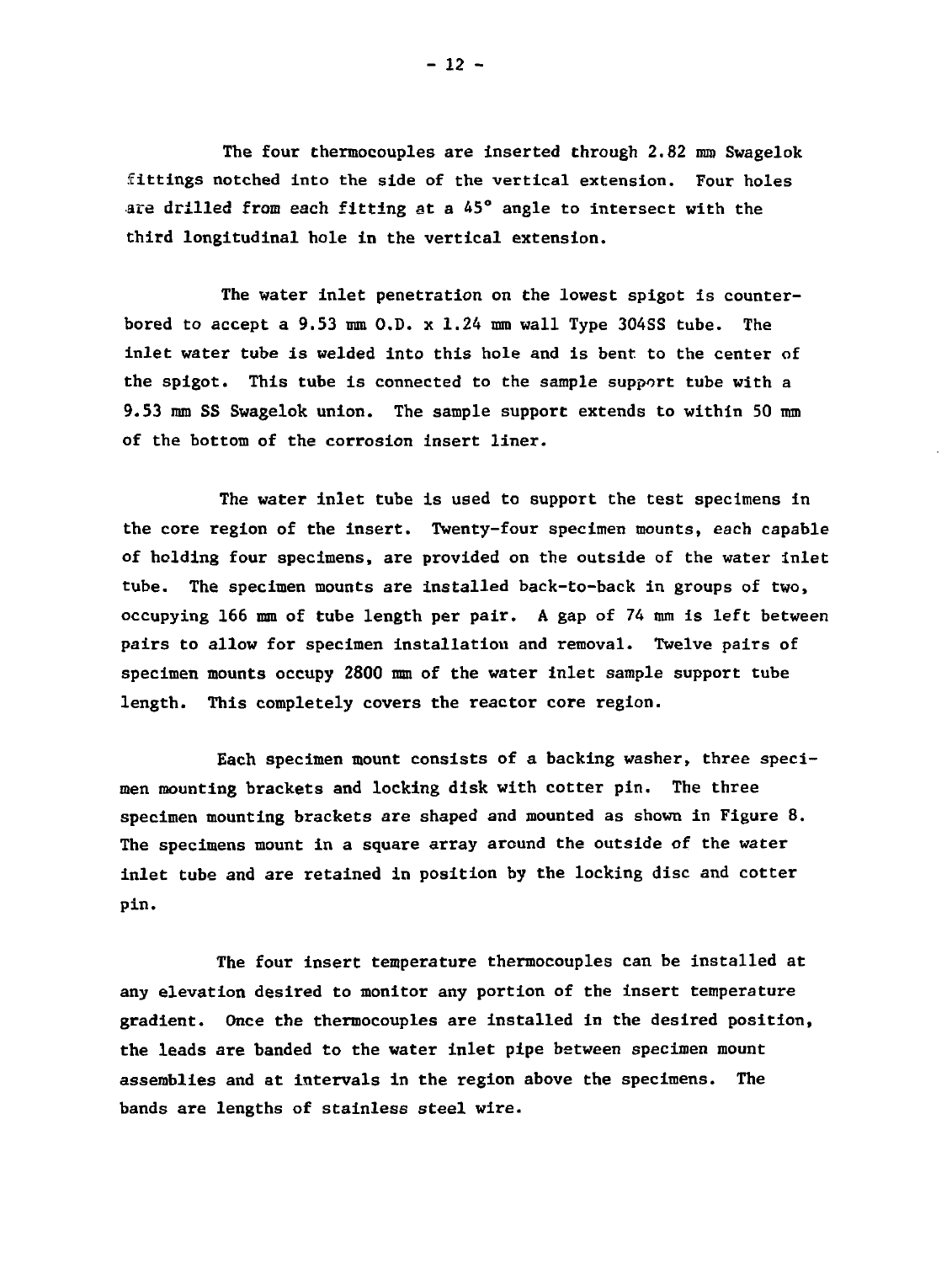The thermocouple leads external to the insert are terminated in a plug connector which is extended above the insert and the upper service space insulation on threaded rods. A jumper cable connects the insert thermocouples to a wall-mounted junction box.

Figure 9 is a photograph showing the upper closure flange, thermocouples, thermocouple plug connector and the water inlet and outlet ports. Figure 10 shows a typical assembly of mounted specimens and also demonstrates how the thermocouples are wired to the inlet water pipe.

## 3.6.3 Corrosion Specimens

Specimens may be exposed in either a water or a  $CO_2$  environment. The dimensions for the water phase specimens are 76.2 mm x 6.35 mm x 1.52 mm thick, and for the  $CO<sub>2</sub>$  phase specimens are 50.80 mm x 6.35 mm x 1.52 mm thick.

## **4. OPERATING EXPERIENCE**

The corrosion facility has now operated satisfactorily since March 1976. Before that, some difficulties were experienced due to the close fit of the original specimen holder in the insert liner. This report describes the modified specimen holder currently in use. The four thermocouples are placed in the reactor core area of the insert so as to obtain the best possible estimate of the temperature gradient in the core. Since the out-core temperature is not monitored, no provision has been made in the current specimen holder for out-core specimens.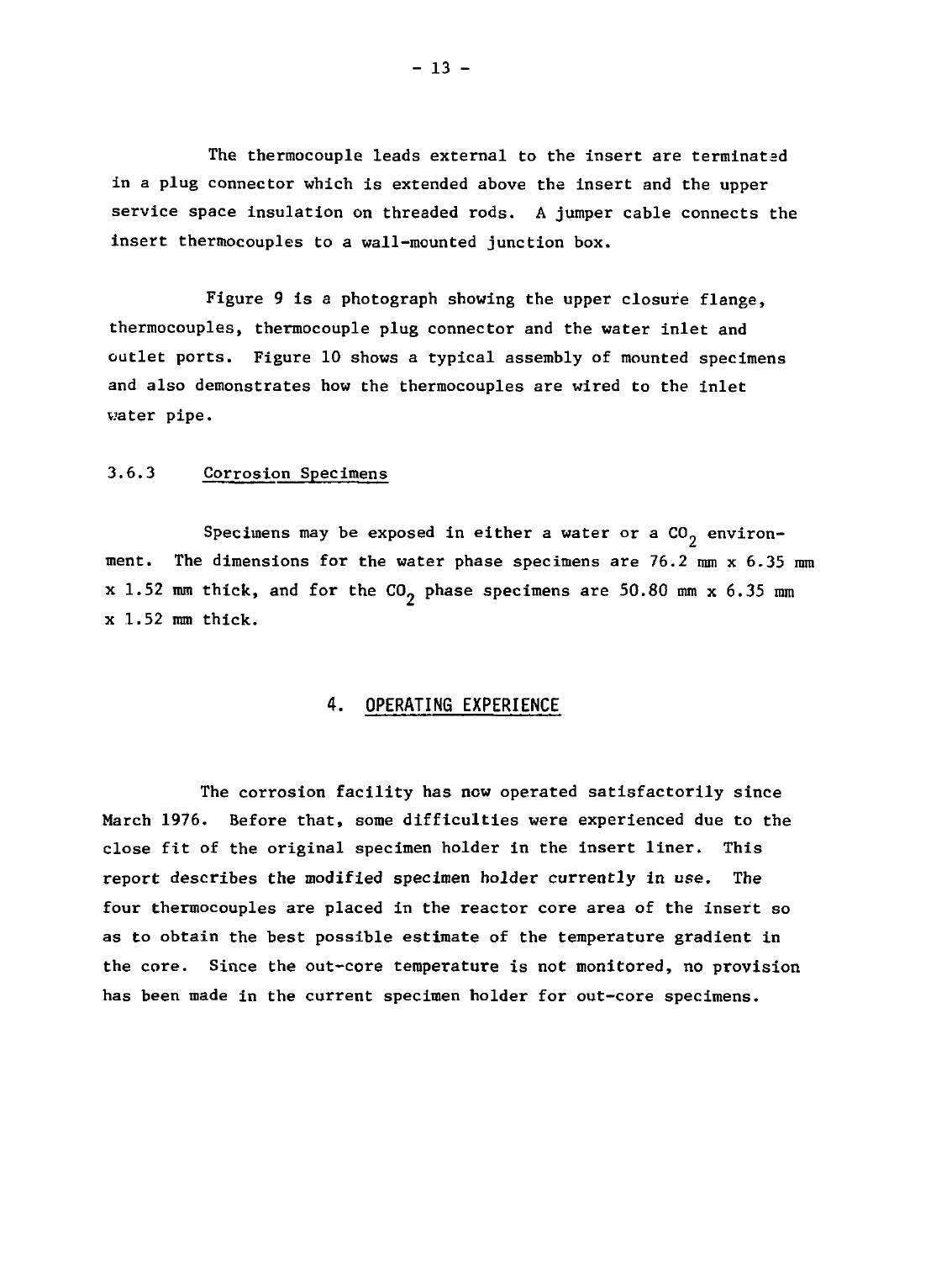A typical temperature profile obtained during an exposure is shown In Figure 11. It has been found that the temperature control system is very sensitive and allows very quick attainment of the temperature range desired.

At each scheduled reactor shutdown (every three months) the sample support assembly is freed from the insert liner and taken to the universal hot cells. The corrosion specimens are removed, cleaned, weighed and either returned to the insert or replaced. This has proved to be a simple operation.

If any of the thermocouples on the sample support assembly are not operating satisfactorily, all four of them are replaced. In this case the old thermocouples are removed, and the closure flange is removed from the sample holder (by disconnecting the 9.53 mm Swagelok fittings) and decontaminated. This allows the four replacement thermocouples to be inserted through the flange and to be connected to the thermocouple plug connector outside the universal cells. The flange is then returned to the cells and reconnected to the specimen holder, and the thermocouples strapped to the holder. The strapping operation is time-consuming and has proved to be the insert's most difficult operational problem.

The practice of exposing specimens to the  $CO<sub>2</sub>$  environment between the liner and the CST has been discontinued. It proved very difficult (but not impossible) to replace specimens in the machined depressions on the outside surface of the liner with remote manipulation in the universal cells.

#### **5. NEUTRON FLUX DENSITY AND DISTRIBUTION**

Figure 12 shows a profile of the average fast neutron flux density (> 1 MeV) in the centre of the corrosion test facility for one

 $-14 -$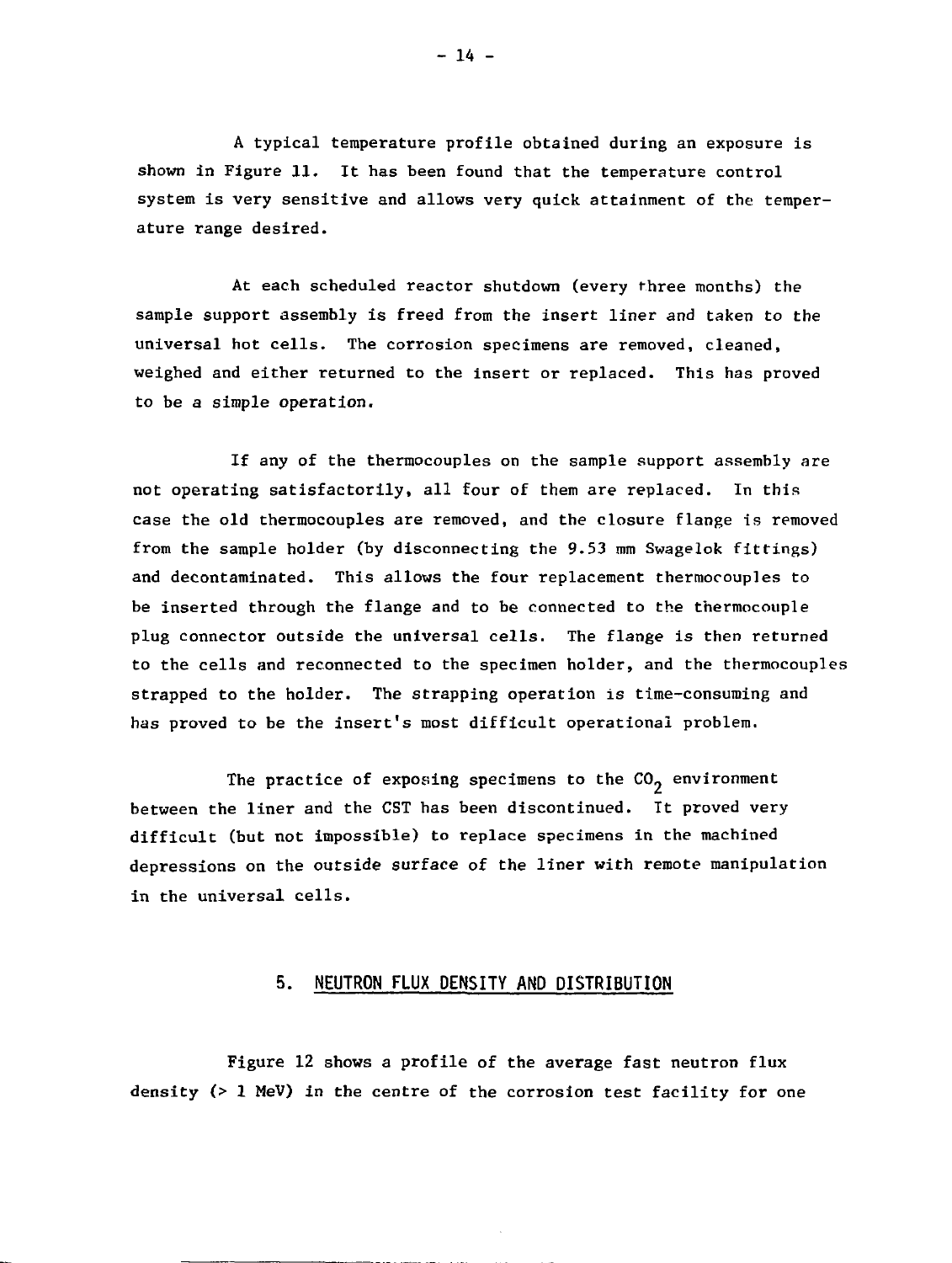month's operation of the WR-1 reactor calculated using the LATREP computer  $code^{(5)}$ . It has already been shown for the Materials Irradiation Facilities, that these computed values agree within 10% of fast neutron flux densities determined by irradiating iron flux monitors in the facilities(4).

## **6. CONCLUSIONS**

The corrosion facility operates satisfactorily. A typical temperature gradient in the insert from the bottom to the top of core is 245 to 280°C. This range can be attained without difficulty.

Temperature and pressure control is excellent.

The specimens are easy to remove and replace.

The corrosion specimens can receive a fast neutron flux density s 2.65 x  $10^{17}$  neutrons/(m<sup>2</sup> fuel string. as high as  $2.65 \times 10$  neutrons/ $\frac{m}{s}$  s/ $\frac{m}{s}$  inty) at the centre of the

The replacement of the insert thermocouples is the most difficult operational problem.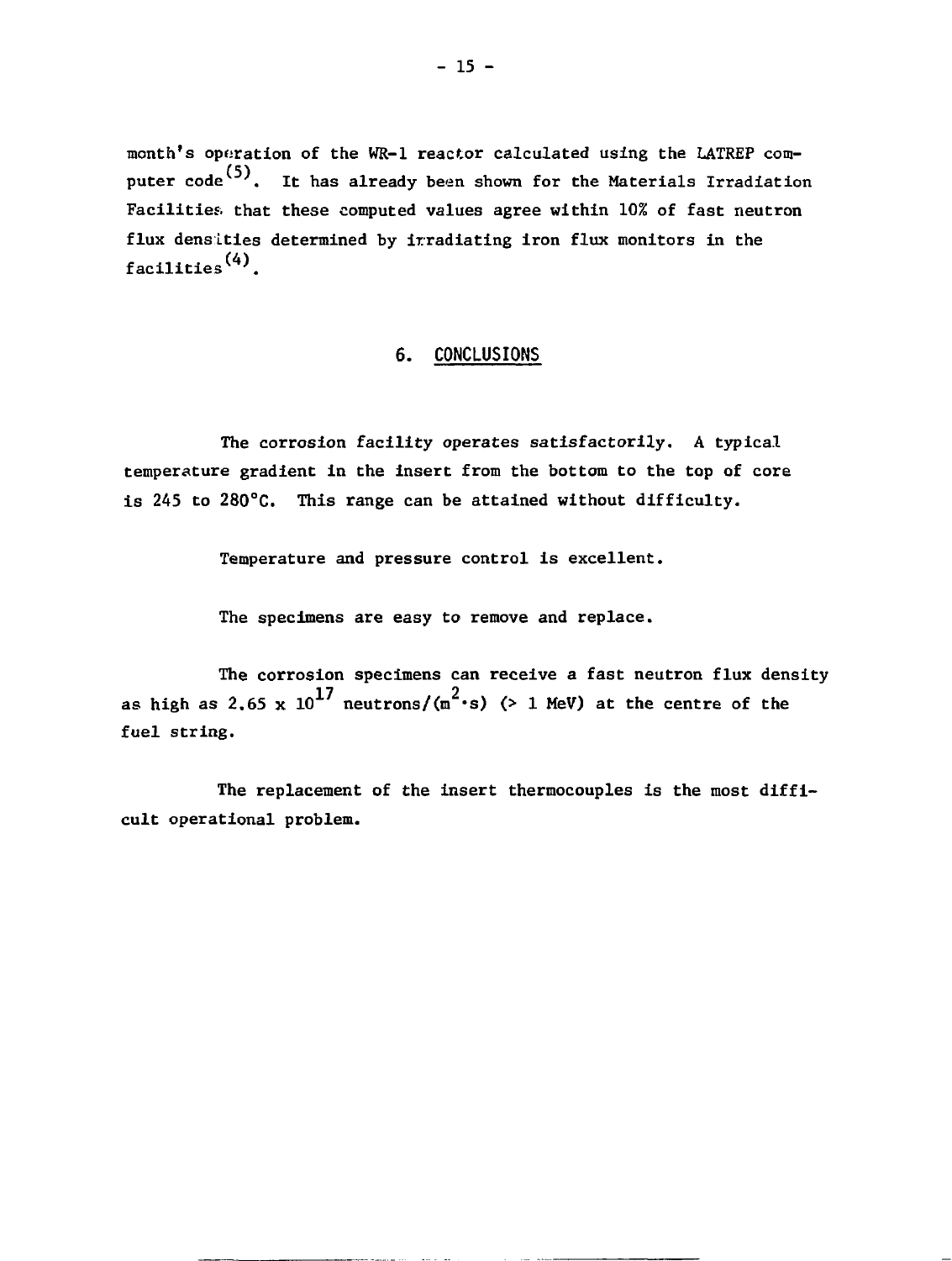## **7. REFERENCES**

- 1. J.L. Crosthwaite, "Fast Neutron Facilities for WR-1", Atomic Energy of Canada Limited, Report AECL-4584 (1974).
- 2. E. Kohn and M.G. Wright, "Facility for :tn-reactor Creep Testing of Fuel Cladding", Atomic Energy of Canada Limited, Report AECL-5525 (1976).
- 3. K. Nuttall, AECL Report in preparation.
- 4. E.V. Murphy and G.R. Simmons, "A Material Irradiation Facility for the WR-1 Reactor", Atomic Energy of Canada Limited, Report AECL-5683 (1978).
- 5. I.H. Gibson, "The Physics of LATREP", Atomic Energy of Canada Limited, Report AECL-2548 (1966).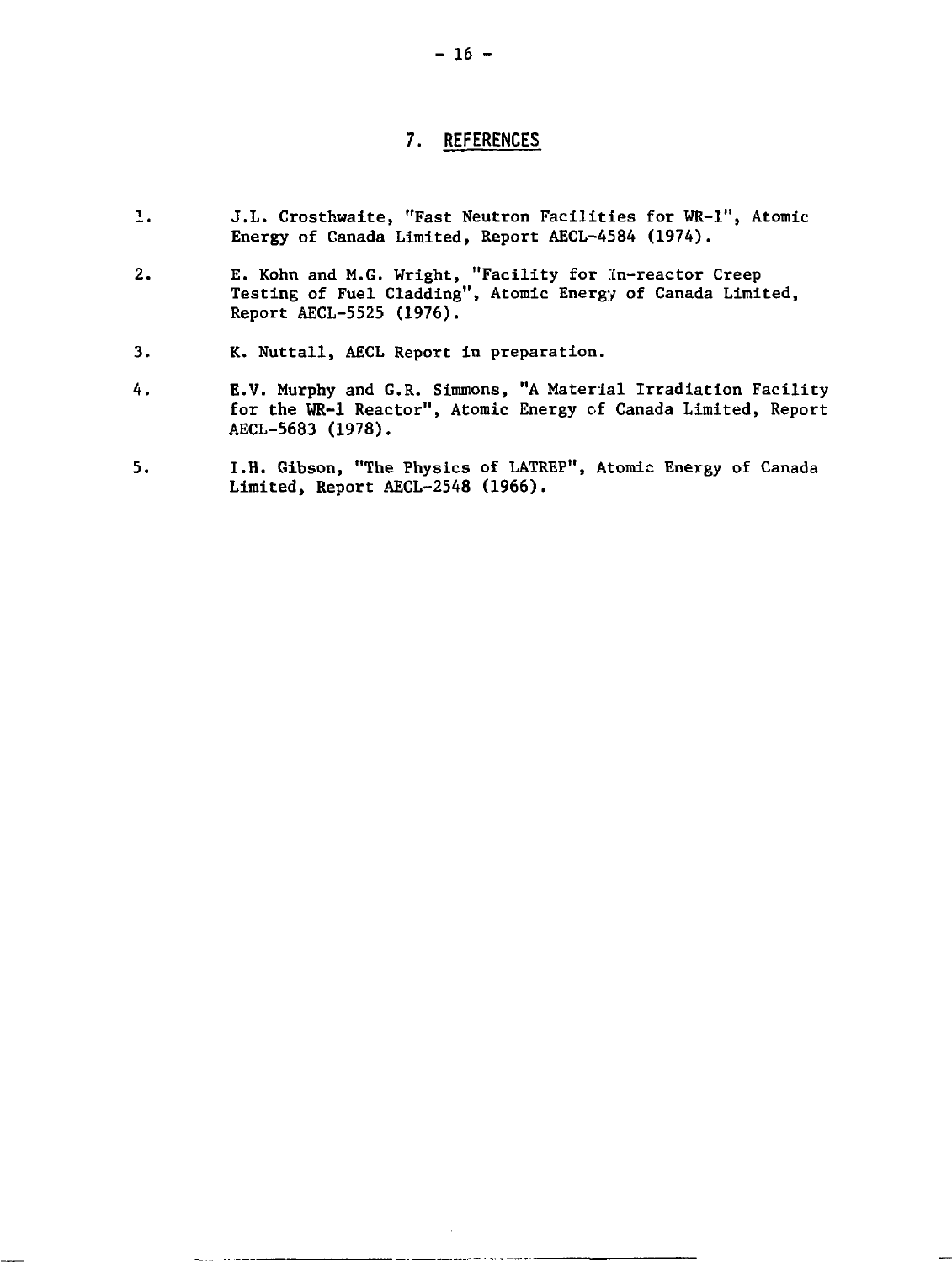

FIGURE 1: SCHEMATIC OF WR-1 REACTOR CORE LATTICE.

 $\label{eq:2.1} \mathcal{L}(\mathcal{A}) = \mathcal{L}(\mathcal{A}) = \mathcal{L}(\mathcal{A}) = \mathcal{L}(\mathcal{A}) = \mathcal{L}(\mathcal{A})$ 

 $\frac{1}{2}$ 

- 17 -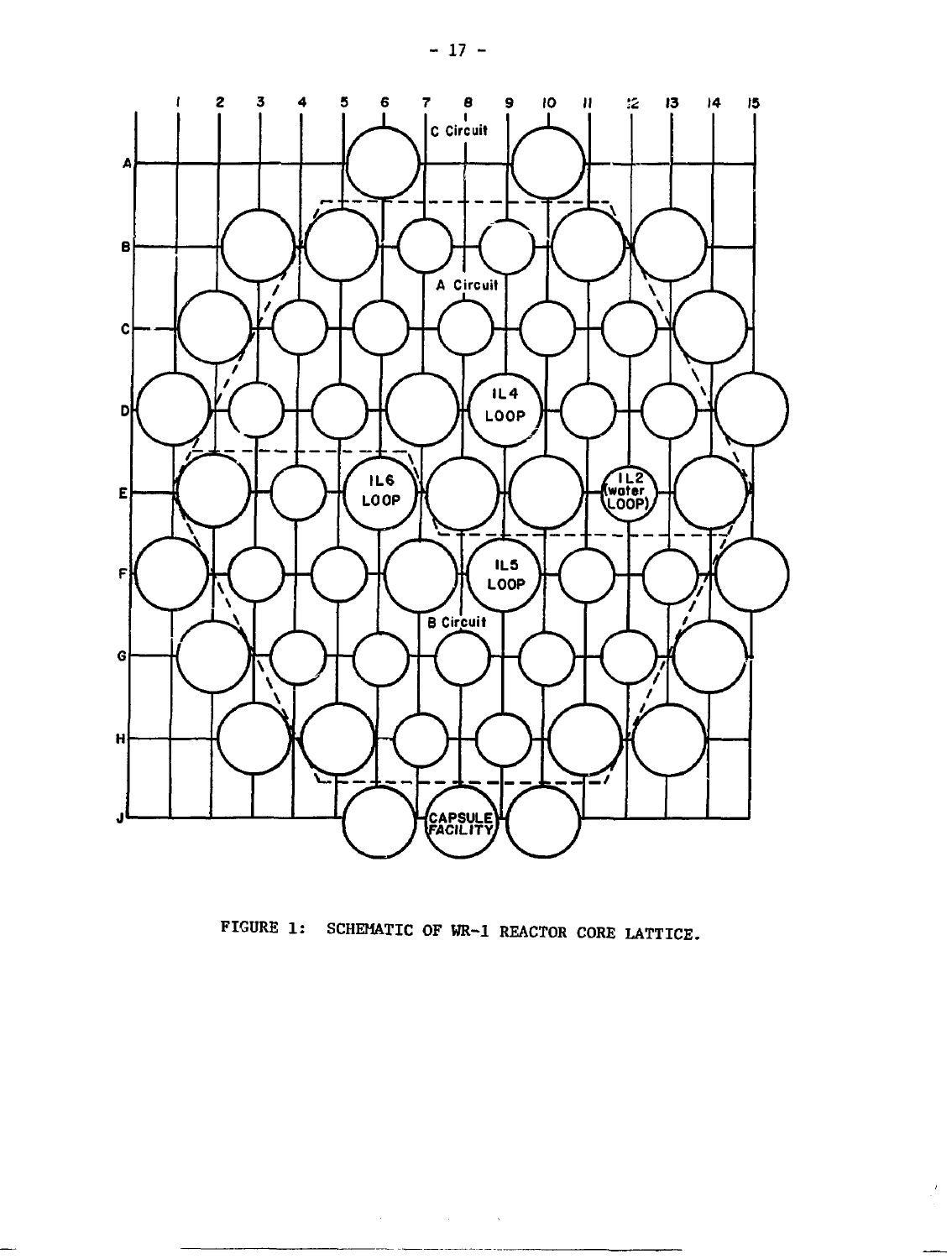

FIGURE 2: FUELLED PRESSURE TUBE.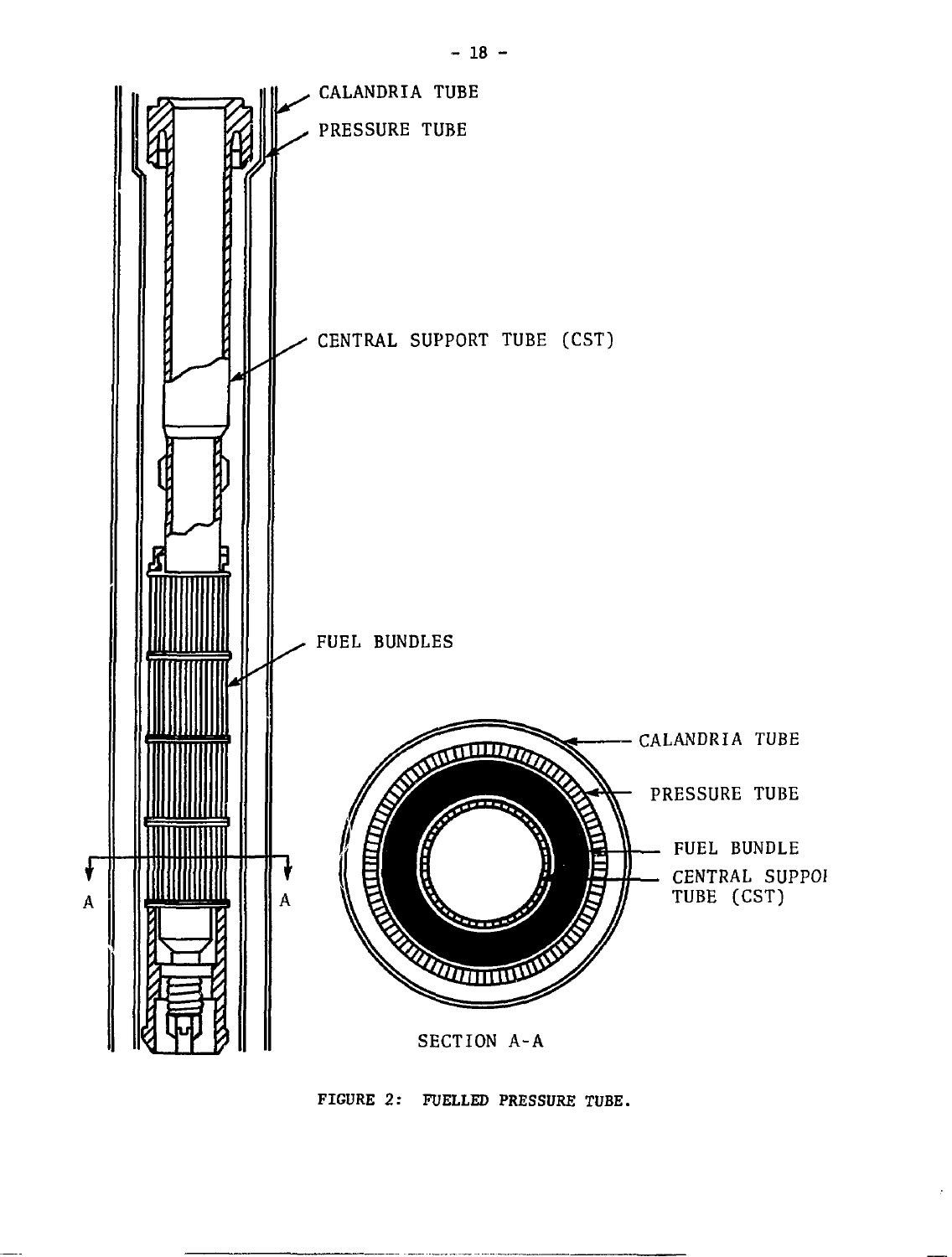

FIGURE 3: WR-1 CORROSION TEST FACILITY.

÷.

**NA** 

 $\mathbf{r}$  $\overline{5}$  $\mathbf{r}$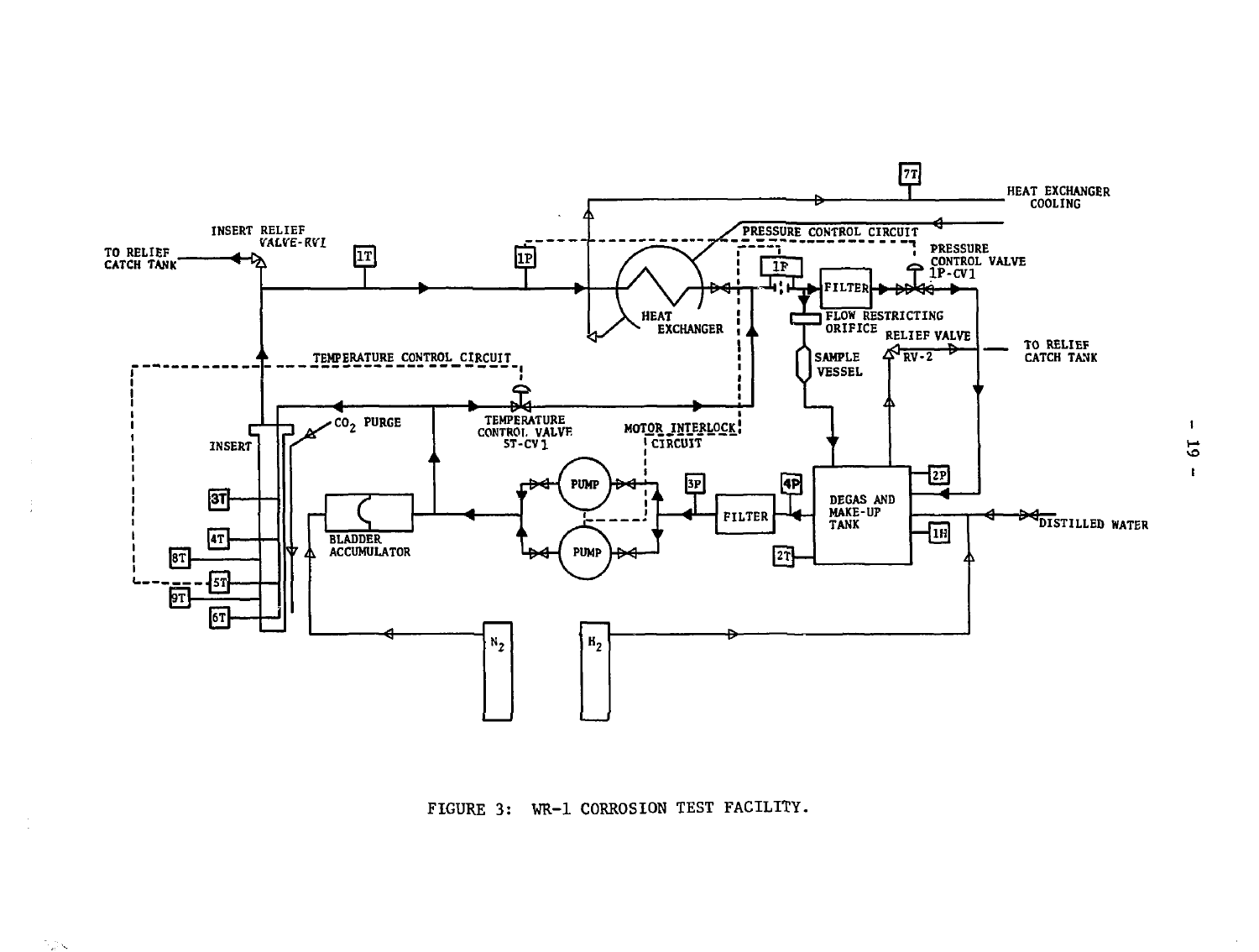

FIGURE 4: SCHEMATIC OF CORROSION TEST INSERT.

 $\mathcal{L}$ 

 $- 20 -$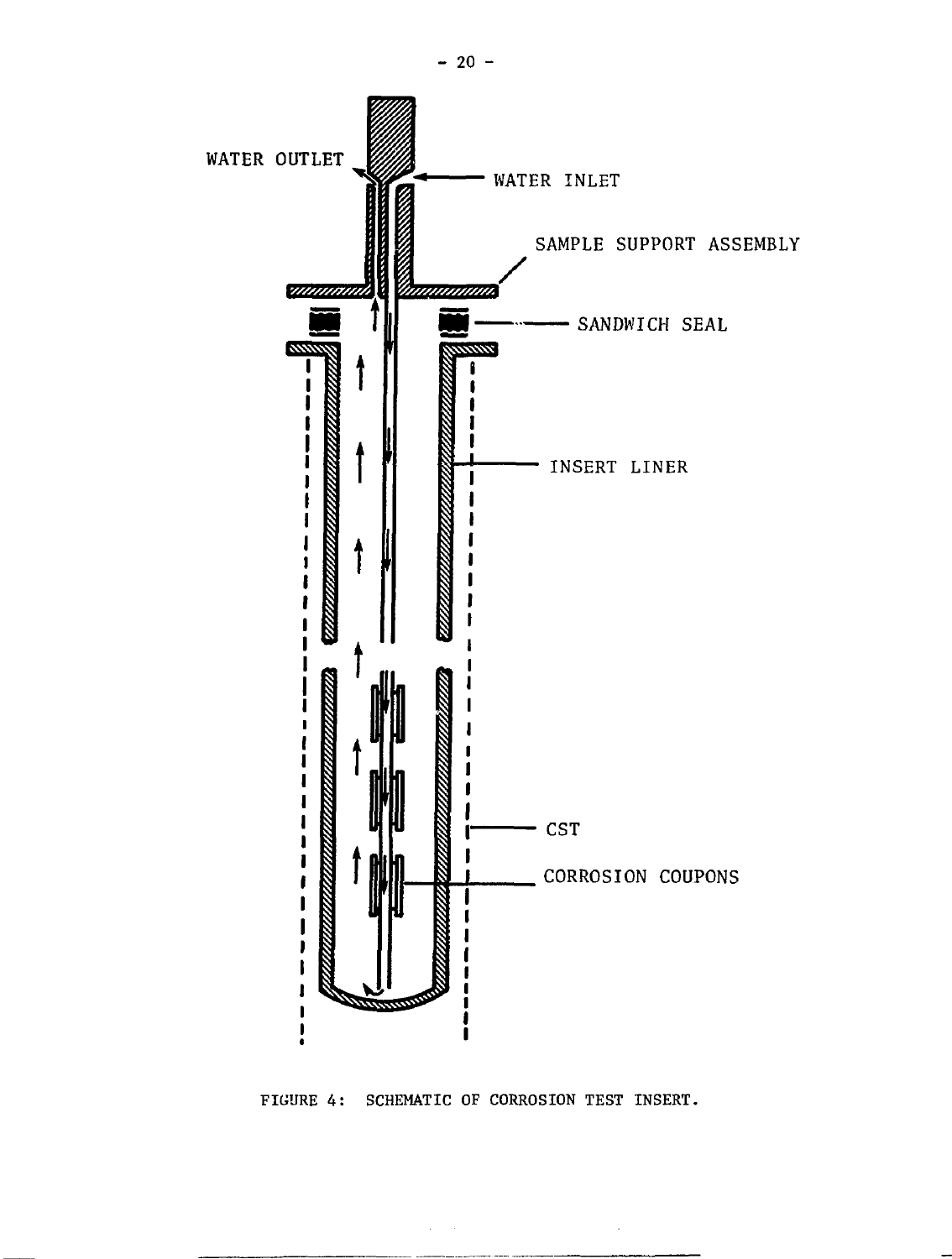$\bar{z}$ 



FIGURE 5: CROSS SECTION OF INSERT LINER

 $\mathcal{A}^{\mathcal{A}}_{\mathcal{A}}$  and  $\mathcal{A}^{\mathcal{A}}_{\mathcal{A}}$  are the contributions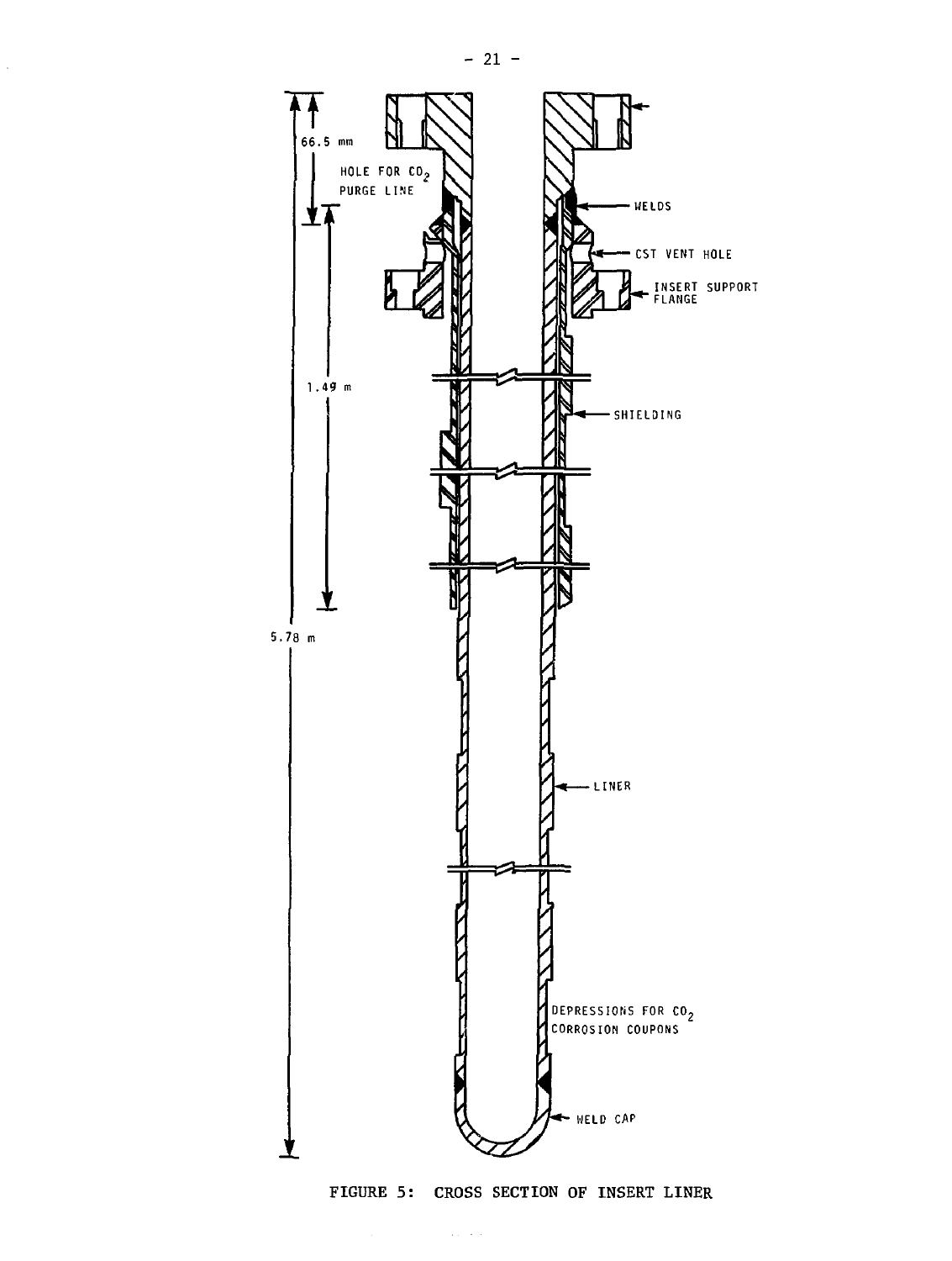

FIGURE 6: CLOSURE AND SUPPORT FLANGES OF INSERT LINER.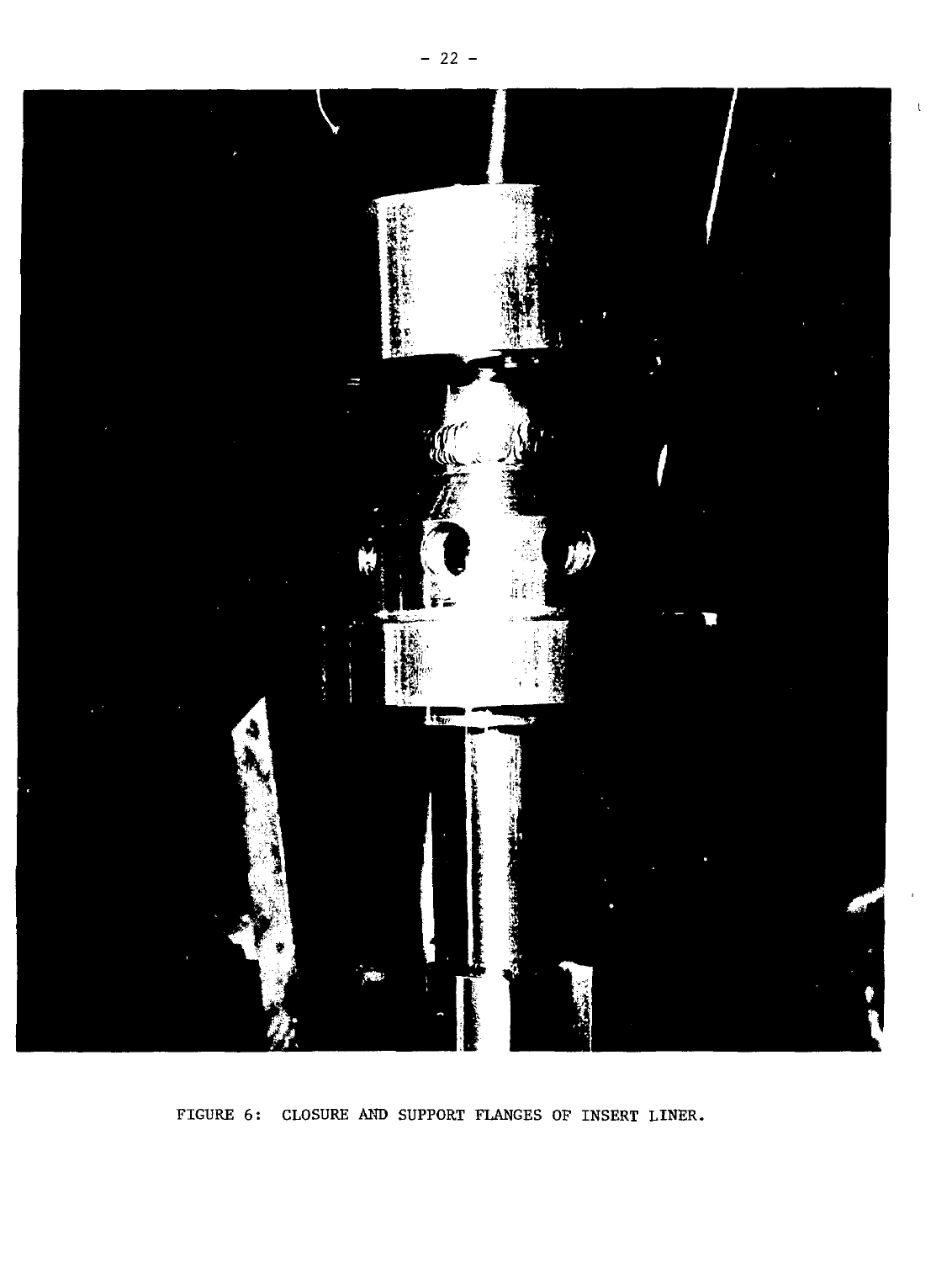

FIGURE 7: DEPRESSIONS FOR  $co<sub>2</sub>$  OXIDATION SPECIMENS.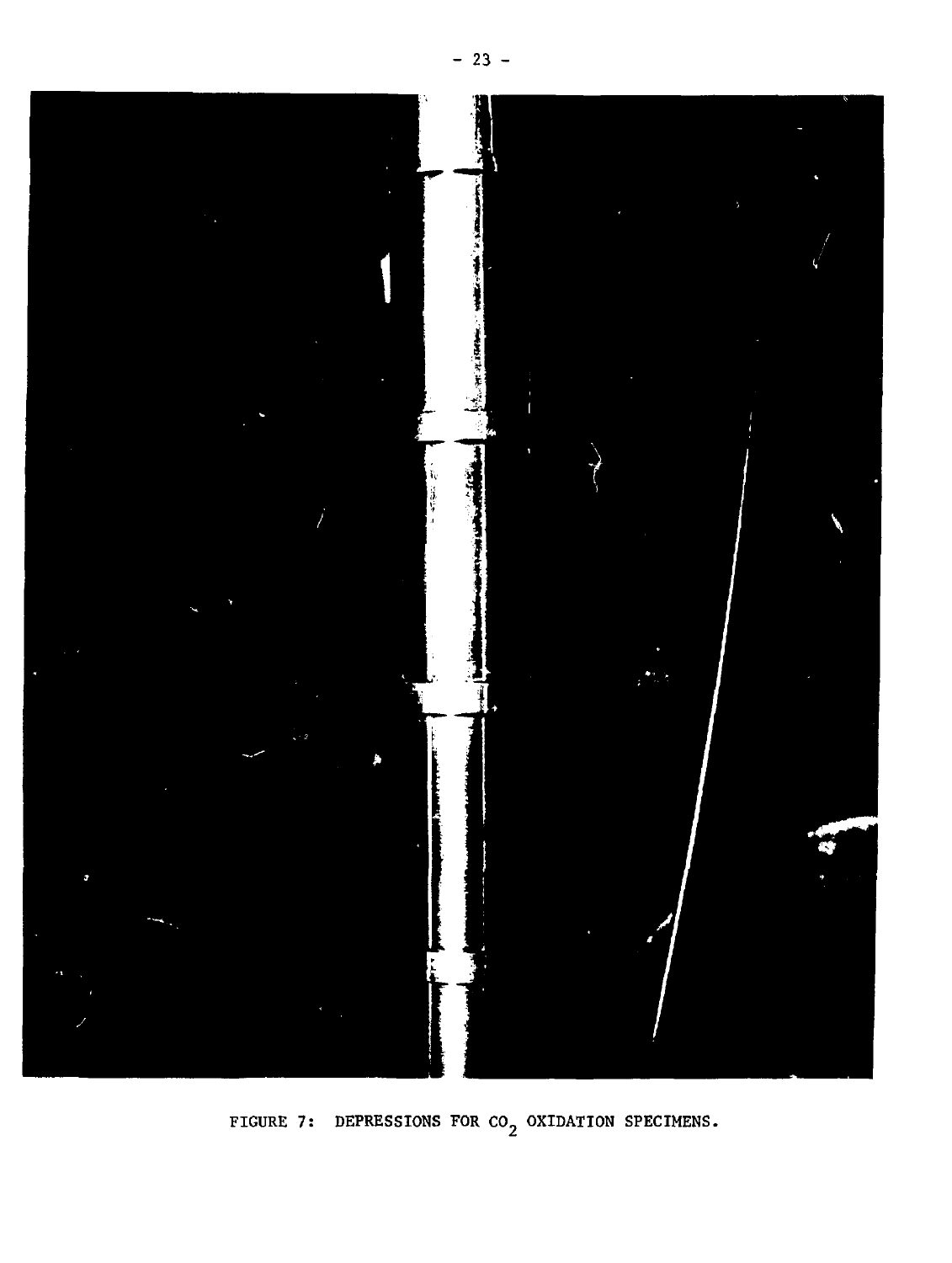

**FIGURE 8: SCHEMATIC OF SAMPLE SUPPORT ASSEMBLY.**

**- 24 -**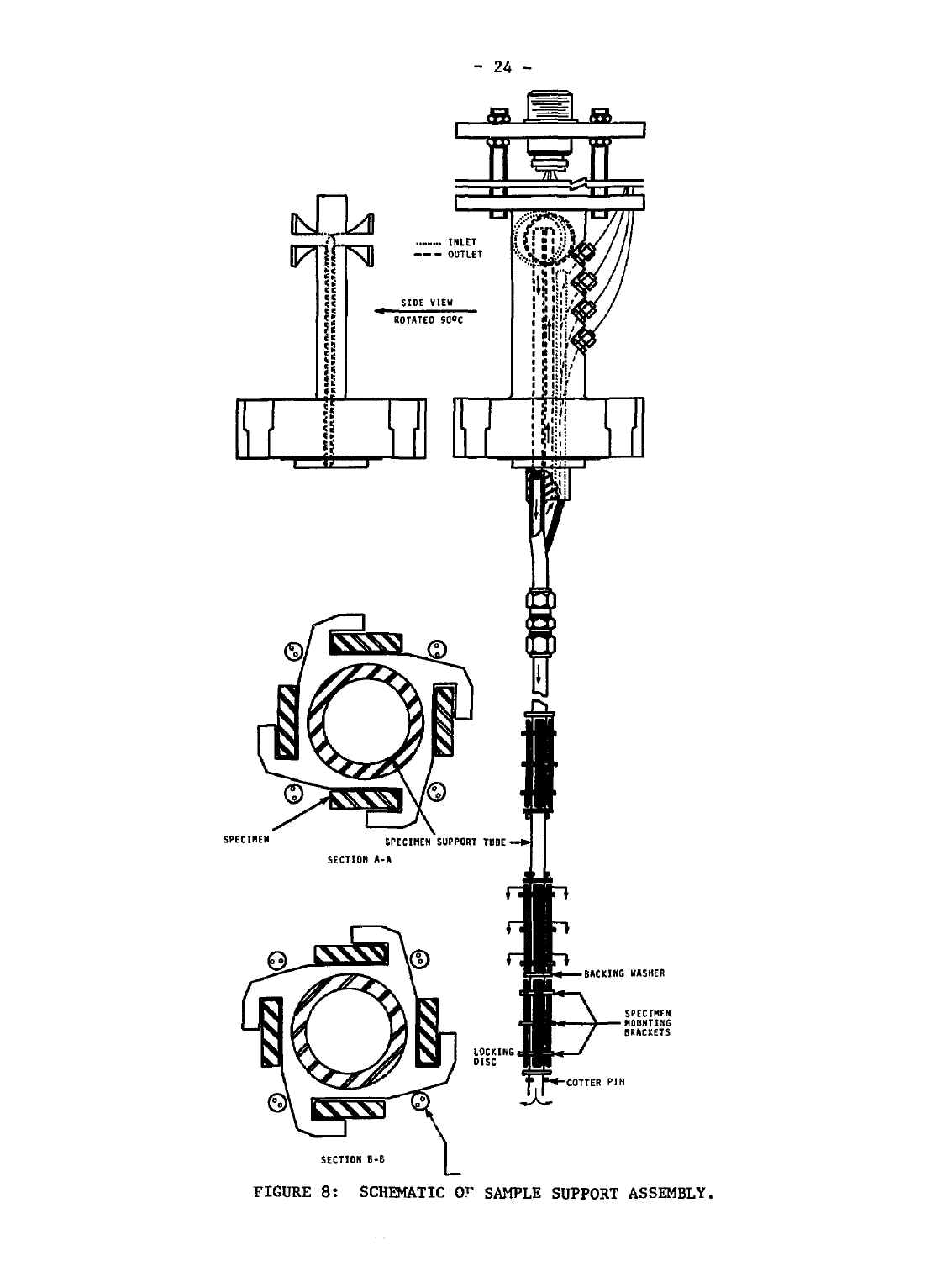

Ω,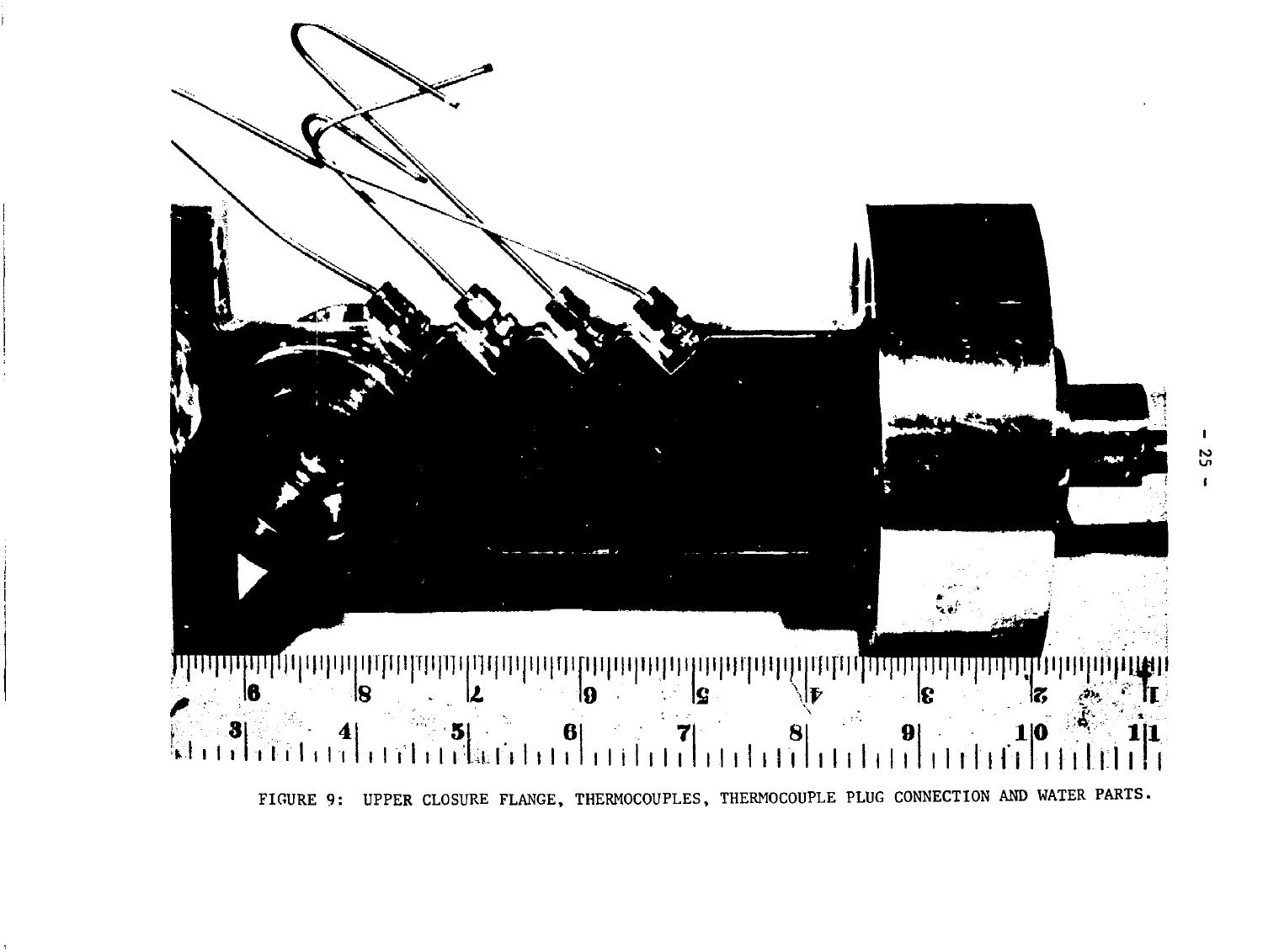

FIGURE 10: TYPICAL ASSEMBLY OF MOUNTED SPECIMENS.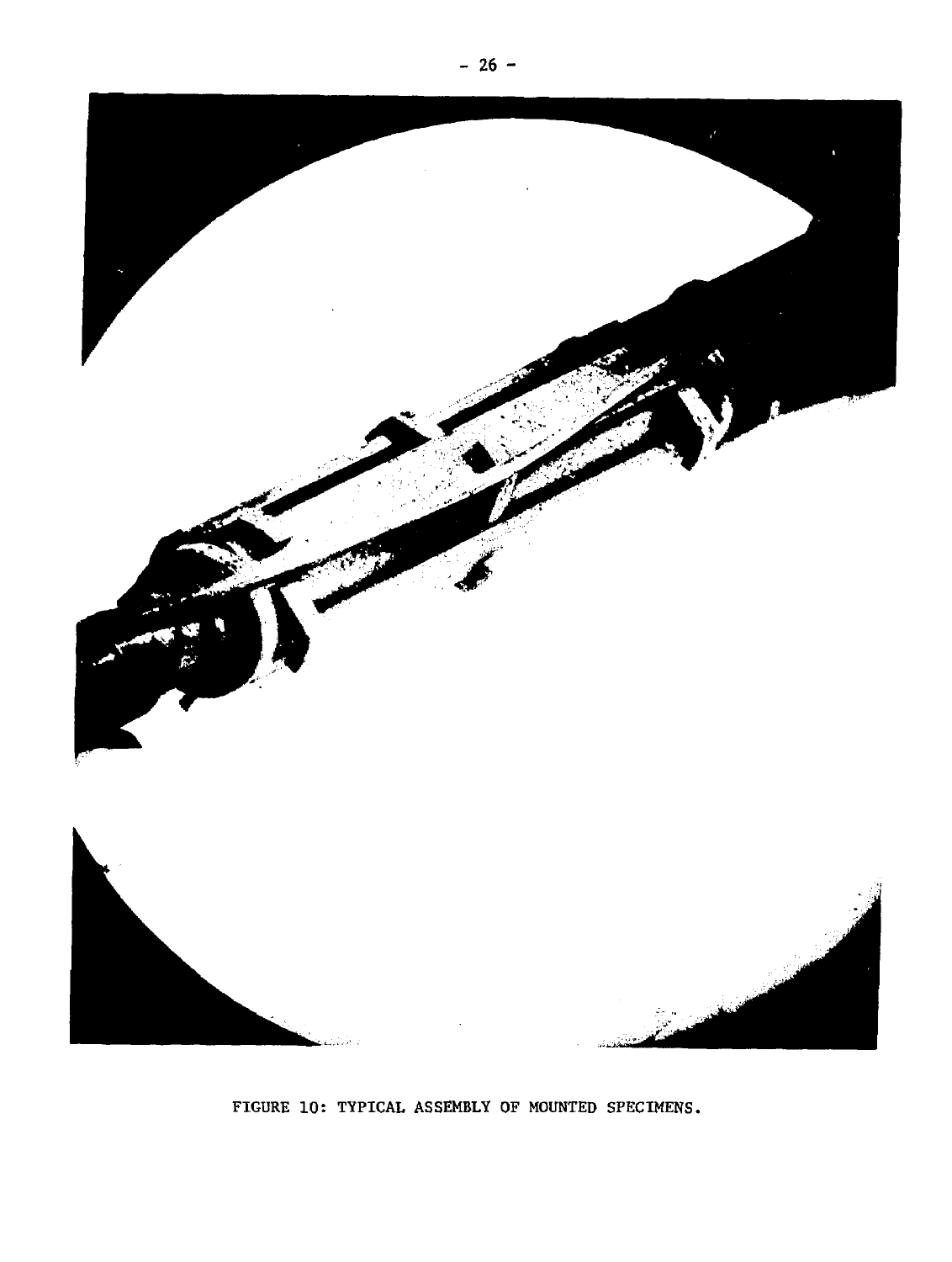

 $\hat{\vec{J}}$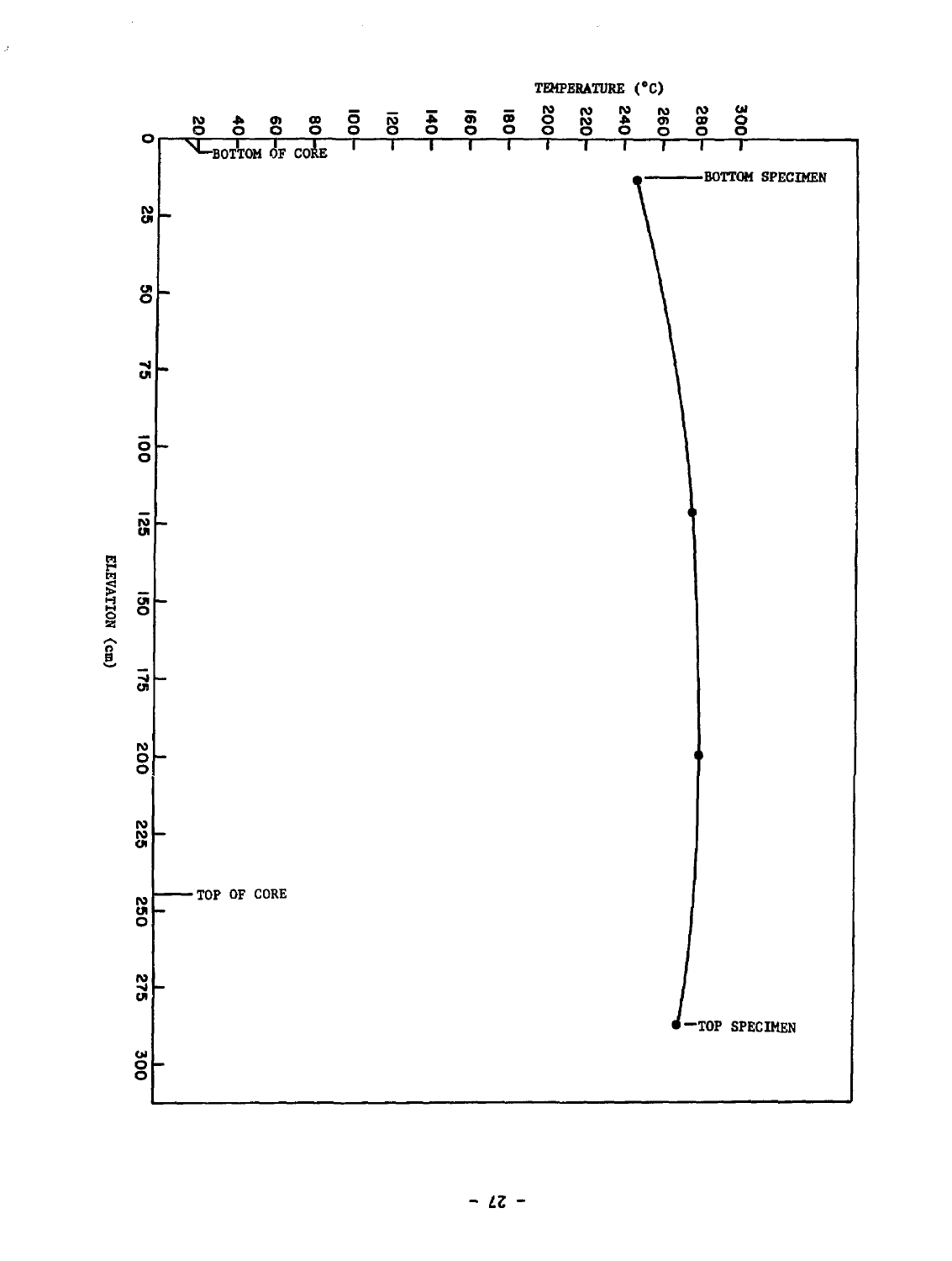

.<br>د **1** H f **I**<br>**I**<br> **I 11014**  $\geq$ ă